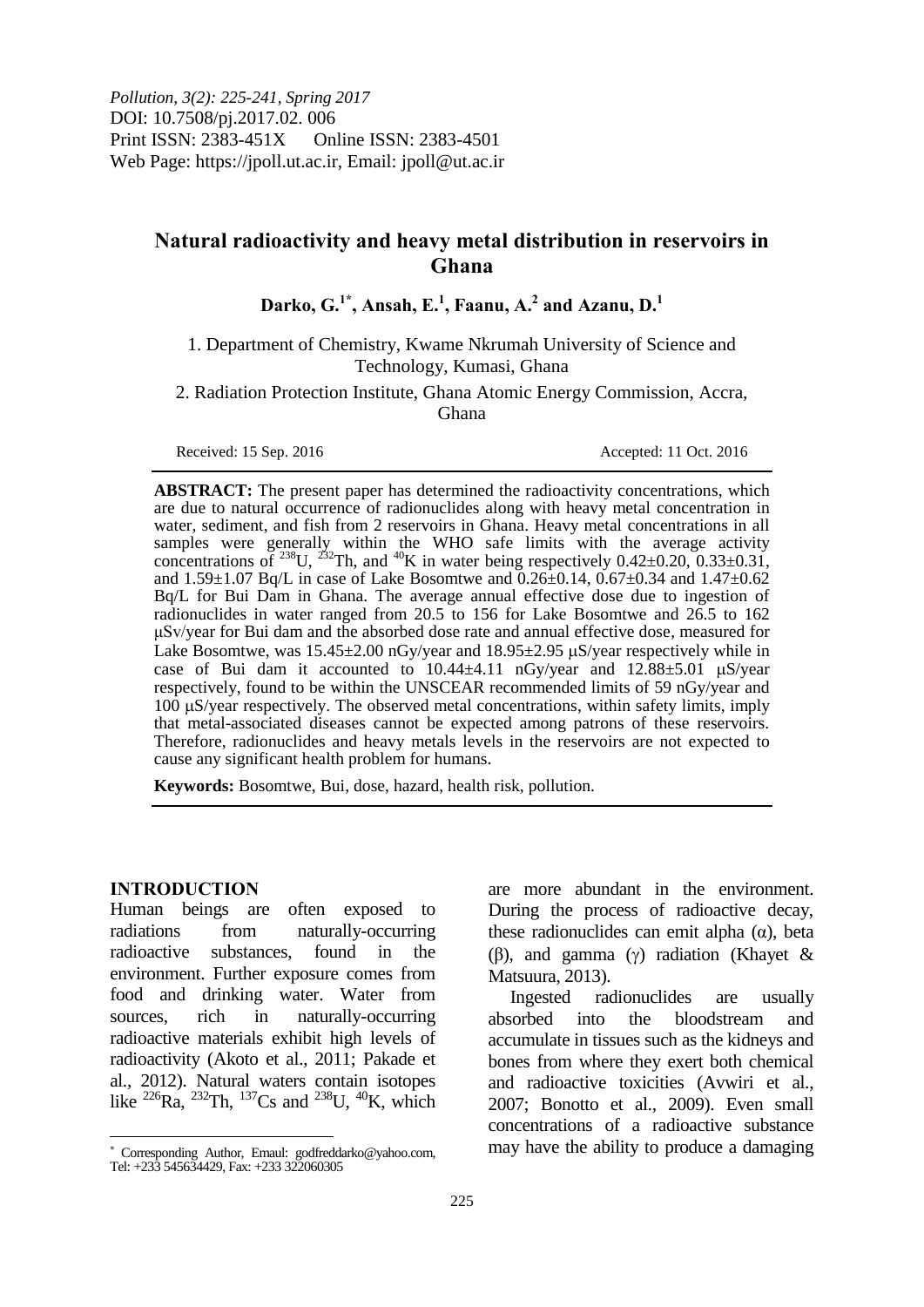biological effect (El-Mageed et al., 2011). Exposure to low levels of radioactivity has been associated with forms of leukaemia and many other types of cancer (Degerlier & Karahan, 2010; El-Mageed et al., 2011). Estimation of radiation doses in the environment is, therefore, important in the assessment of health-related risks to the population, serving as the baseline for checking changes in environmental radioactivity due to anthropogenic activities. The concentrations of the radionuclides as well as their associated health risks in the environment require a particular attention as a result of their high radiotoxicities. Thus, it is important to determine the activities of radionuclides in drinking water as exposure to them is harmful to human health. Information about the people's exposure to radiations through drinking water and food will therefore affect decisions to set and maintain safety standards. Earlier studies, dealing with radionuclides in water in Ghana, include distribution of radionuclides in the lower basin of River Pra (Adukpo et al., 2014a) and underground water in Kumasi (Darko et al., 2014b).

Pollution of the aquatic environment, as a result of high concentrations of heavy metals, has also become a global issue. Metals, which are indestructible and persistent in the environment, tend to accumulate in the ecosystem and exert toxic effects on living organisms like humans. Fish has been identified as a good bio-indicator of pollutants in the aquatic environment due to their feeding habits. High concentrations of heavy metals in the bottom sediments of a water body could be a good indicator of human-induced pollution. Knowledge of the concentrations and distribution of the heavy metals and radionuclides in water, fish, and sediments is important, since it provides useful information to evaluate environmental quality and monitor the contaminants and

their effects on living organisms. Some of the recent studies, focusing on heavy metals in reservoirs of the country, include Akoto et al. (2008) on the Owabi reservoir, Asante et al. (2014) on the Red Volta, and Adu et al. (2011) on Lake Bosomtwe. In this work, we have determined the activity of some naturally-occurring radionuclides  $(^{238}U, ^{232}Th$  and  $^{40}K)$  in water and sediments, and the concentrations of heavy metals in water, fish, and sediments from two reservoirs (Lake Bosomtwe and Bui Dam) in Ghana. Health risks, associated with the consumption of heavy metals in fish and water, as well as hazard indices due to radionuclides in the reservoirs have also been deduced.

# **STUDY AREA**

Lake Bosomtwe is a natural inland lake in the Ashanti Region of Ghana, between longitudes 01° 25′ W and latitudes 06° 32′ N, with a radial drainage system of  $106 \text{ km}^2$  and a diameter of about 11 km at its widest part and a maximum depth of 78 m. Lake Bosomtwe covers an area of about  $52 \text{ km}^2$ . There are 24 communities around the lake, relying heavily on fishing for income and food, as well as water for household use and farm irrigation. The Bui Dam, on the other hand, is a man-made hydroelectric dam, built on the Black Volta River in the Bui Gorge. The reservoir floods about 20% of the Bui National Park and impacts the habitats for the rare black hippopotamus as well as a large number of wildlife species. Water from the lake is used by the indigenous groups as a source of drinking water and irrigation as well as for transportation, to connect various communities along the lake. Eleven sampling sites have been randomly selected out of the 24 communities, surrounding Lake Bosomtwe (Fig. 1) to represent the entire catchment area in addition to 5 sampling sites, at Bui Dam to represent the area.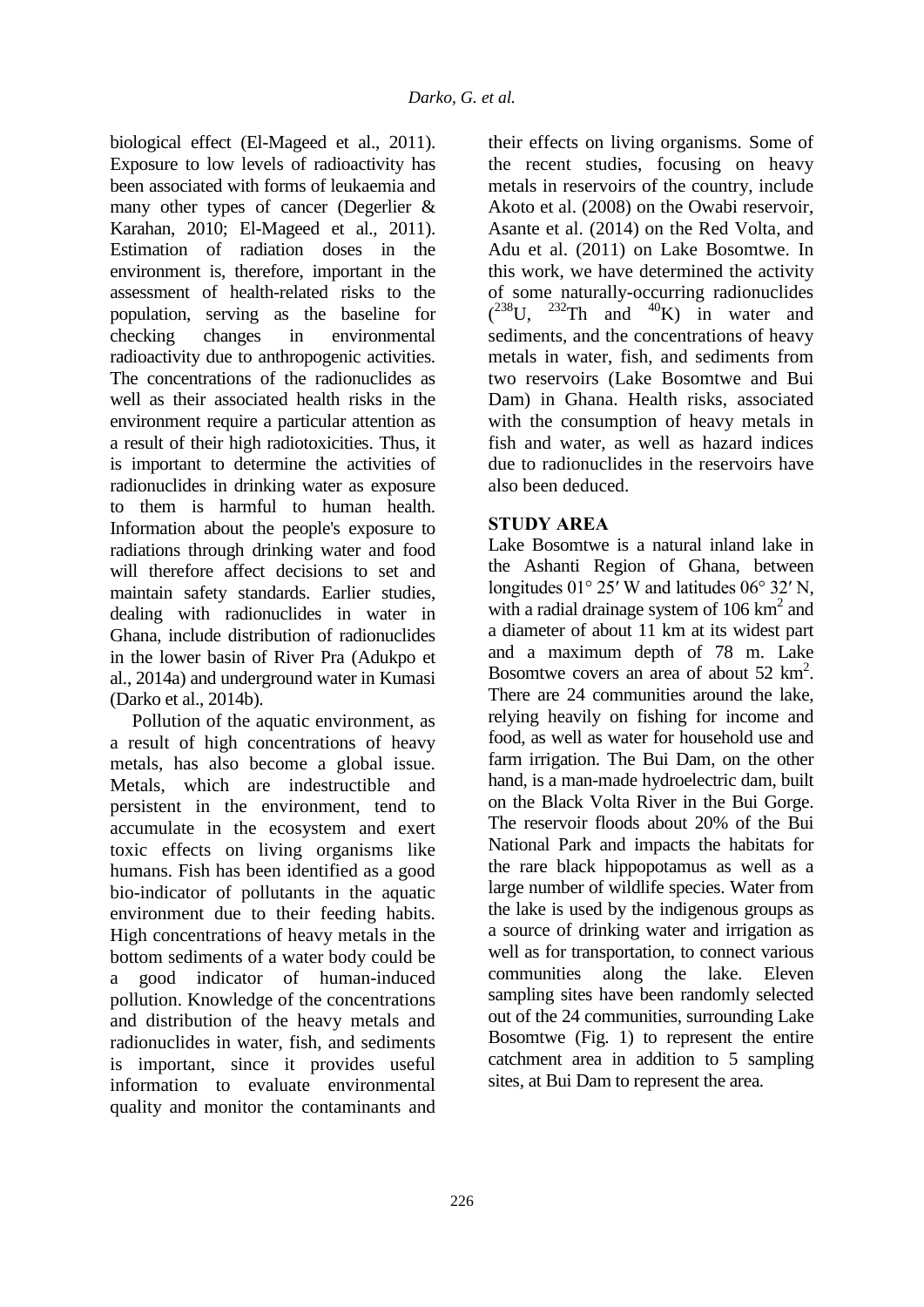

Fig. 1. Map showing sampled communities around Lake Bosomtwe (A) and on the Bui dam (B) **Fig. 1. Map showing sampled communities around Lake Bosomtwe (A) and on the Bui dam (B)**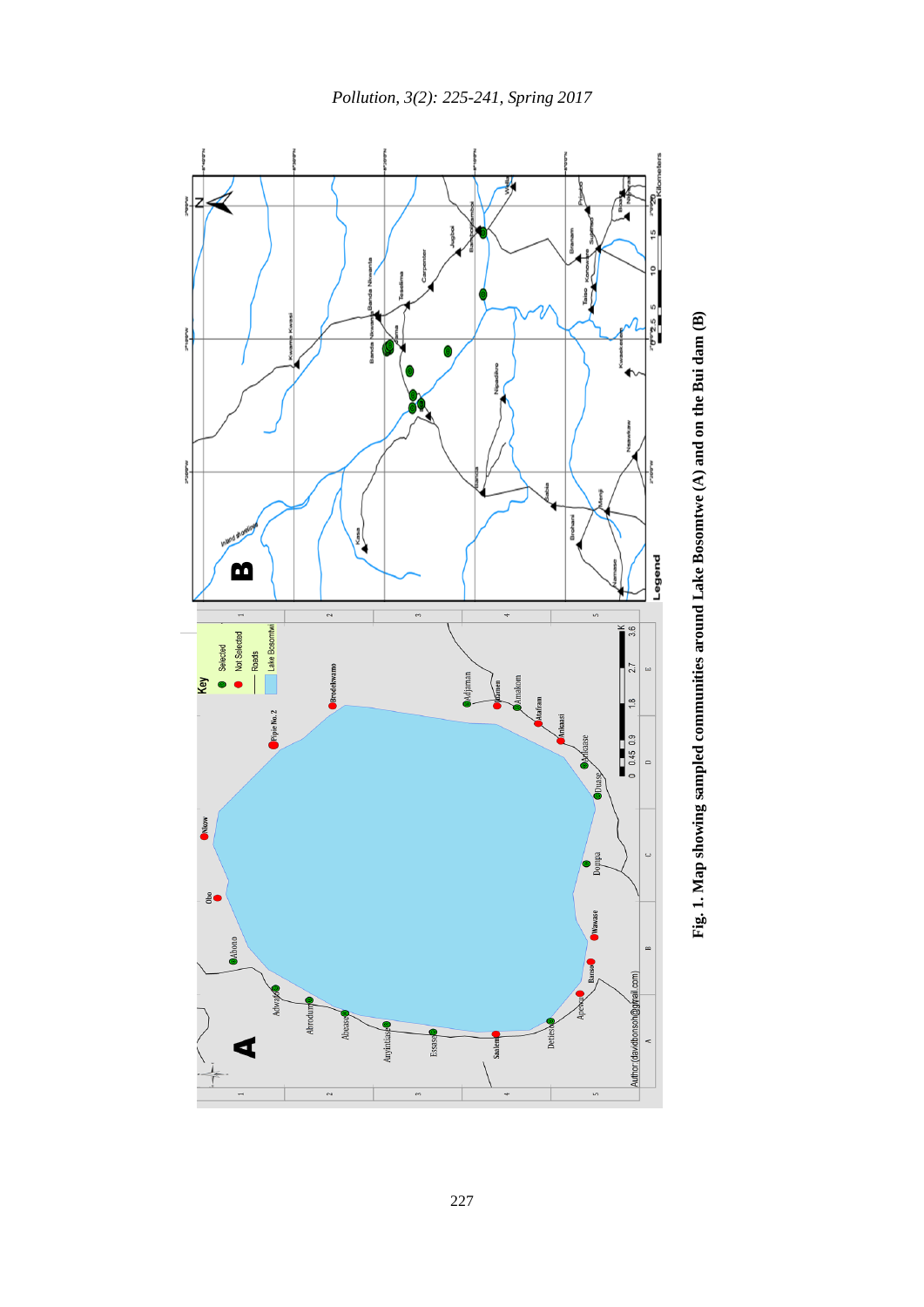# **MATERIALS AND METHODS**

# **Sampling and sample preparation**

Water samples  $(n= 64)$  from the reservoirs were collected at the selected sampling points, using a spot sampling equipment with 1.5 l of aliquots, stored in previouslycleaned bottles to the brim, without any top space for radioactivity and heavy metal concentration measurements in the laboratory. Similarly, 64 sediment samples were collected (up to about 10 cm deep), using a sediment auger along with 56 fish samples, which were stored in ice and transported to the laboratory. The average mass and length of fish samples from Lake Bosomtwe were 11.0 cm and 15.30 g respectively, while these rates for Bui Dam accounted to 14.6 cm and 52.60 g. Samplings at the 2 reservoirs were conducted in May-June, 2014 (1st batch) and October-November, 2014 (replicate). Physical parameters, such as temperature, pH, conductivity, and TDS of the water samples were determined in-situ (on site) using a pH/Conductivity/TDS meter, coupled with an HI98129 glass electrode (Hanna, USA). In the laboratory, sediment samples were airdried for 3 days, homogenized, and then oven-dried at 105°C to a constant weight. They were then crushed into fine powder with a ball mill, sieved through a 2 mm pore size mesh, and were finally stored. The fish samples were oven dried at 105°C to a constant weight and then ground into powder using mortar and pestle to be stored in paper envelopes for further processing.

# **Digestion of samples for metal analysis**

Water samples were acid-digested prior to being analysed with atomic absorption spectrophotometer. A sum of 40 ml aliquot of water was mixed with 5 ml of aqua regia and  $0.25$  mL of  $H_2O_2$ . The mixture was digested on a hotplate at 60°C for 3 hours under reflux. Upon cooling, the digested sample was filtered into a 30 ml volumetric flask and made up to the graduated mark, using distilled water. Metal concentrations were then determined using a Varian AA240FS atomic absorption spectrophotometer. While Cd, Pb, Zn, Cu, Fe, Mn, Ni, Co, and Cr were analysed in an acetylene-air flame (Welz & Melcher, 1985), the analysis of As and Hg took place by means of hydride method, using argon and air (Cai, 2000; Liang et al., 2003). Metal concentrations were found from calibration curves of the working standards. Reagent blanks were used to zero the instrument, following manufacturer's recommended calibrations. The detection limits found from 3δ were: 0.002, 0.005, 0.003, 0.006, 0.002, 0.001, 0.001, and 0.001 mg/L for Cd, Co, Cu, Fe, Mn, Ni, Pb, and Zn respectively.

Sediment and fish samples were analyzed, using a Niton XL3 X-ray fluorescence (XRF) analyzer, in accordance with the United States' Environmental Protection Authority Method 6200, Field Portable X-Ray fluorescence spectrometry for measurements of elemental concentrations in sediments (US-EPA, 2007). The instrument was calibrated, with regards to the manufacturer's standards, and systemchecked prior to use. An aliquot  $({\sim}2 \text{ g})$  of 45 µm sieved sample was placed in a 30 mm polyethylene container, sealed with a Mylar film. The sample was then placed in the XRF shroud and scanned for 180 seconds.

# **Biota-sediment accumulation factor**

Biota Sediment Accumulation Factors (BSAF) were calculated for the fish to evaluate the extent of metal bioaccumulation in its tissues, being measured as the ratio between a metal's concentration in both the fish muscle and the sediment.

# **Index of geo-accumulation**

Müller's geo-accumulation index (Igeo) was used to measure the pollution intensities of metals in aquatic sediments. The index is a qualitative scale of pollution intensity, classifying the samples as unpolluted (Igeo< 0), unpolluted to moderately polluted ( $0 \le$  Igeo  $\le$ 1), moderately polluted  $(1 \leq \text{Igeo} \leq 2)$ ,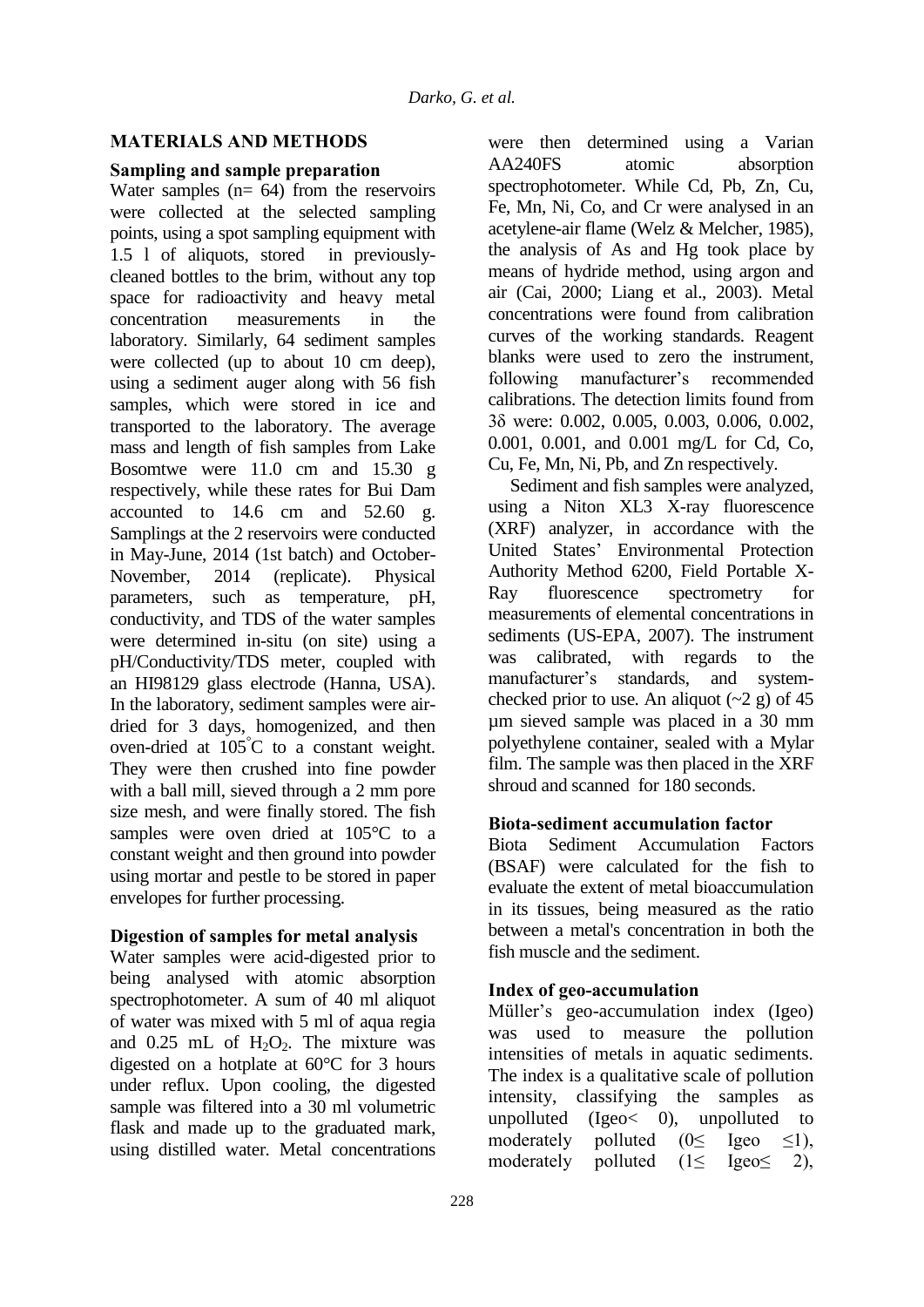moderately to strongly polluted (2≤ Igeo≤ 3), strongly polluted (3≤ Igeo≤ 4), strongly to extremely polluted  $(4 \leq \text{Igeo} \leq 5)$ , and extremely polluted (Igeo $\ge$  5). Igeo was determined using Equation (1).

$$
I_{\rm geo} = \log_2 \left[ \frac{C_{\rm s}}{1.5 \, \text{x} \, C_{\rm B}} \right] \tag{1}
$$

where  $C_s$  is the concentration of an element in the sample and  $C_{\text{B}}$ , the natural background concentration. Natural background concentrations in use were Cr= 90 mg/kg; Fe= 4.67 mg/kg; Mn= 850 mg/kg; Cu=  $45 \text{ mg/kg}$ ; Zn=  $95 \text{ mg/kg}$ ; Co= 15 mg/kg; Cd= 0.3 mg/kg; As= 18 mg/kg; Pb= 20 mg/kg; Hg=  $0.2$  mg/kg; and Ni=  $68$ mg/kg (Boszke et al., 2004).

#### **Contamination factor**

The extent of anthropogenic pollution and accumulation of heavy metals in sediments was estimated through the contamination factors (CF), which can be calculated as the ratio between the concentration of a certain metal in sediment to that of natural background (Banu et al., 2013). Contamination is classified as: low  $(CF<1)$ , moderate (1≤CF<3), considerable (3≤CF≤6), and high (CF>6).

### **Pollution load index**

Pollution Load Index (PLI) is used to assess sediment quality, thus allowing us to know the pollution intensity. PLI is calculated as follows:

$$
PLI = (CF_1 \times CF_2 \times CF_3 \times ... \times CF_n)^{\frac{1}{n}}
$$
 (2)

where n is the number of the studied metals and CF, the contamination factor of each metal on the site. The PLI range and pollution intensity are classified as perfect  $(\leq 1)$ , baseline (1), or deterioration  $(\geq 1)$ (Banu et al., 2013).

### **Activity measurement in sediment samples**

Dried sediment samples were transferred into 1.0 l Marinelli beakers (Deutsher Kalibrierdient-3 QSA Global GmBH,

Germany), weighed to determine the mass, and then sealed and stored in the laboratory for 30 days to allow the secular equilibrium between the long-lived parent radionuclides of  $238$ U and  $232$ Th decay series and their short-lived daughter radionuclides. Activity concentrations were determined on a Canberra 1510 high resolution gammaspectrometer, as described in Faanu et al. (2013). The measurements took place at  $16^{\circ}$ C and a relative efficiency of 40%, with an energy resolution of 2.0 keV and a gamma ray energy of 1332 keV of  ${}^{60}Co$ .

# **Calculation of activity concentration**

The activity concentration of  $^{238}$ U in the samples was determined by means of the energy peak, which accounted to 609.31 keV of  $^{214}$ Bi. Similarly,  $^{232}$ Th was determined using the 911.21 keV peak of  $^{228}$ Ac, whereas  $^{40}$ K was determined from the 1460.83 keV peak from  ${}^{40}$ K, itself. The activity concentration (A) was calculated in Bq/kg by means of Equation (3).

$$
A = \frac{Ne^{t\lambda}}{pT\eta m}
$$
 (3)

where N is the net counts of the radionuclide in the samples, t the delay time between sampling and counting, p the gamma ray emission probability (gamma ray yield), η the absolute counting efficiency of the detector system, T the sample counting time, m the sample mass  $(kg)$  or volume (L),  $exp^{(\lambda t)}$  the decay correction factor for the delay between sampling time and counting, and  $\lambda$  the decay constant of the parent radionuclide.

### **External dose rate**

The external gamma dose rate (Dγ**)** at 1.0 m above the ground surface for the sediment samples was calculated as the sum of the products of radionuclides' activities and their conversion factors: 0.0417, 0.462, and 0.604 for <sup>40</sup>K, <sup>238</sup>U, and  $232$ Th respectively (Uosif et al., 2014).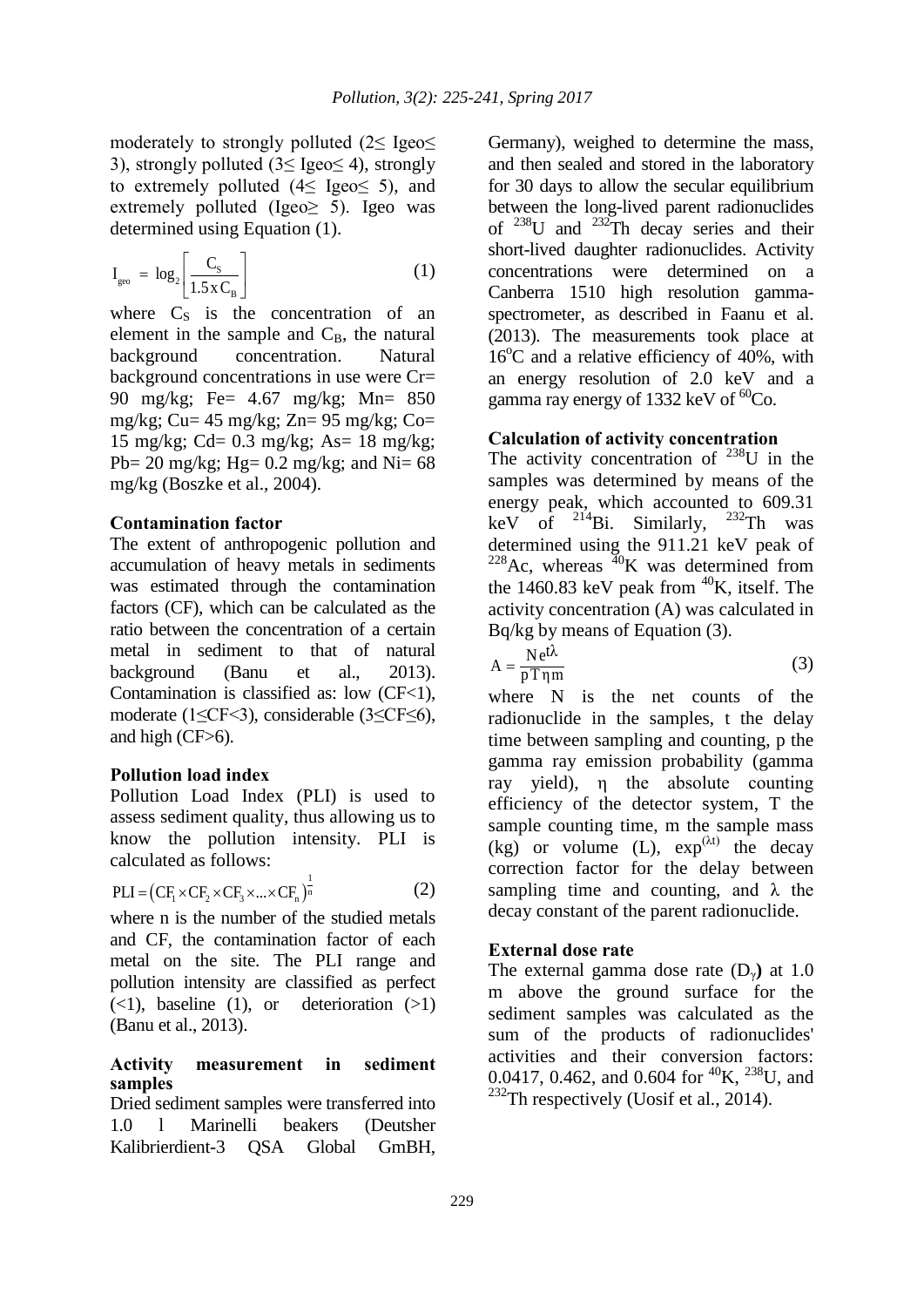### **Average annual effective dose**

The average annual effective dose in sediments was calculated from the absorbed dose rate, by applying the dose conversion factor, equal to 0.7 Sv/Gy, and an outdoor occupancy factor of 0.2 (UNSCEAR, 2000).

# **Committed effective dose**

In order to estimate the committed effective doses for water, we used the activity concentrations of each individual radionuclide, applying the yearly water consumption rate of 730 L/year for adults (Gorchev & Ozolins, 1984) on it. The dose conversion factors for <sup>238</sup>U, <sup>232</sup>Th, and <sup>40</sup>K had been taken from the Basic Safety standards (IAEA, 1996).

### **Estimation of total annual effective dose**

The total annual effective dose  $(E_T)$  in water was estimated by means of the International Commission for Radiological Protection dose calculation method (ICRP,

2007), shown in Equation (4).  
\n
$$
E_T = E_y^{238} U^{232} Th, {}^{40}K) + E_{ing}(W)
$$
\n(4)

where  $E_T$  is the total annual effective dose in Sievert (Sv),  $E_{\gamma}$  (<sup>238</sup>U, <sup>232</sup>Th, <sup>40</sup>K) the external gamma effective dose from sediment samples, and  $E_{\text{ing}}$  (W) the effective dose from water consumption.

### **Determination of radium equivalent activity**

The radiological risk of naturally-occurring radioactive materials in the sediments that may be used to make materials was assessed by calculating their radium equivalent activity  $(Ra_{eq})$  as well as the external and internal hazard indices. Radium equivalent activity is a widely used hazard index, which

was calculated using Equation (5):  
\n
$$
Ra_{eq} = A_{Ra} + 1.43A_{Th} + 0.077A_{K}
$$
\n(5)

where  $A_{Ra}$ ,  $A_{Th}$  and  $A_K$  are the activity concentrations of <sup>226</sup>Ra, <sup>232</sup>Th, and <sup>40</sup>K respectively.

In the definition of  $Ra_{eq}$ , it is assumed that 370 Bq/kg of  $^{226}$ Ra, 259 Bq/kg of  $^{232}$ Th, and  $4810$  Bq/kg of  $^{40}$ K produce the same gamma ray dose rate. The maximum

recommended Raeq to make materials and products is <370 Bq/kg. This means that the external gamma dose must be less than 1.5 mSv/year (Faanu et al., 2006).

# **External hazard index**

The external hazard index  $(H_{ex})$  was calculated in sediment samples, using Equation (6).

$$
H_{ex} = \frac{A_{RA}}{370} + \frac{A_{Th}}{259} + \frac{A_{K}}{4810}
$$
 (6)

where  $A_{Ra}$ ,  $A_{Th}$  and  $A_K$  are the activity concentrations of <sup>226</sup>Ra, <sup>232</sup>Th, and <sup>40</sup>K respectively.

The value of the external hazard index must be less than one for the external gamma radiation hazard to be considered negligible (Agbalagba & Onoja, 2011). The radiation exposure due to the radioactivity from construction materials must be less than 1.5 mSv/y.

# **Internal hazard index**

Internal hazard index  $(H_{in})$ , due to radon and its daughters' exposure, was calculated in sediment samples from Equation (7).

$$
H_{in} = \frac{A_{RA}}{185} + \frac{A_{Th}}{259} + \frac{A_{K}}{4810}
$$
 (7)

where  $A_{Ra}$ ,  $A_{Th}$  and  $A_K$  are the activity concentrations of <sup>226</sup>Ra, <sup>232</sup>Th, and <sup>40</sup>K respectively. For a material to be considered safe for the construction of human dwellings, the internal hazard index should be less than unity (Agbalagba & Onoja 2011). This is based on the fact that radon and its short-lived daughters are hazardous to the respiratory organs.

# **RESULTS AND DISCUSSION**

# **Physical parameters**

Table 1 shows the results of the physical parameters, measured on water samples from the two reservoirs. Water from Lake Bosomtwe was alkaline, with an average  $pH$  value of 8.86 $\pm$ 0.04, whereas water from the Bui Dam was circumneutral with pH values, ranging within  $6.78 \pm 0.05$ . The alkaline nature of water from Lake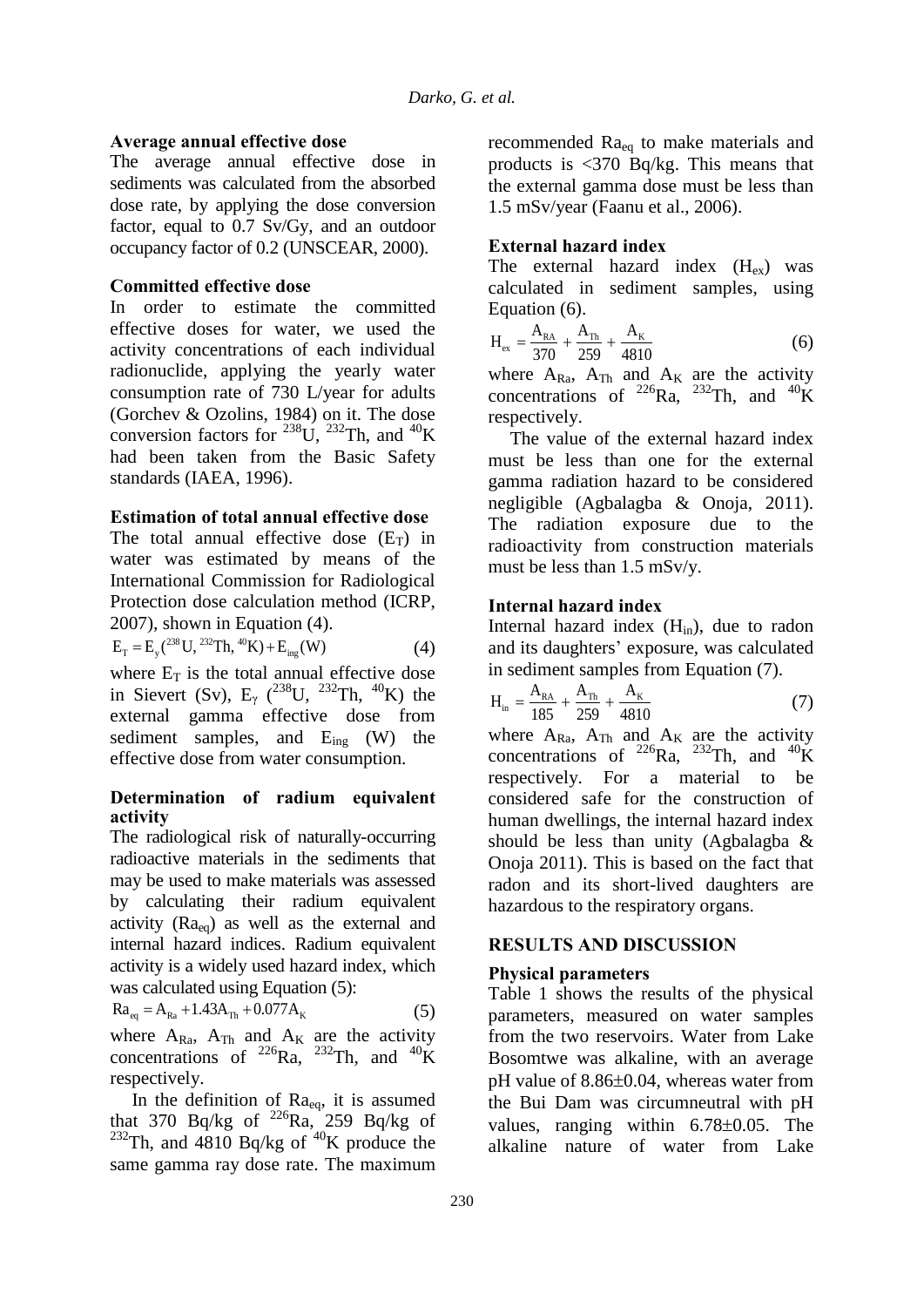Bosomtwe may be attributed to chemical weathering of rocks and human activities, notably bathing, swimming, and clothes washing along the banks of the lake. The water pH of the Bui Dam is within the WHO limits, whereas the water pH Lake Bosomtwe is outside the recommended limit of 6.5 to 8.5 (US-EPA, 2012). The average electrical conductivity of water from Lake Bosomtwe was  $1245\pm3.45$ µS/cm, which is above the recommended limit, while that of Bui Dam was  $81.8\pm1.09$ µS/cm, below the recommended limit for drinking water which is equal to 700 µS/cm (Gorchev & Ozolins, 1984). Average total dissolved solid (TDS), recorded in Lake Bosomtwe, was 846 mg/l, whereas that of Bui Dam was 52 mg/L.

### **Heavy metals in water**

Concentrations of heavy metals in water samples have been represented in Figure 2. The concentrations of Cu, Ni, Hg, and Co in Lake Bosomtwe fell below the method's detection limits. The average concentration of Pb was well above the safe limit for drinking water, equal to 0.010

mg/l. This could be attributed to domestic effluents, atmospheric deposition, and- to a large extent- the use of leaded petrol in outboard boat engines, automobiles, and car batteries. The concentrations of all other metals stood below their safe limits for drinking water. The average concentration (mg/l) of heavy metals in waters from the Bui Dam gave the general trend as Fe  $(0.058) > As$   $(0.045) > Pb$  $(0.026)$  Mn  $(0.014)$  Cd= Zn  $(0.003)$  Cr (0.002). Concentrations of Mn, As, and Pb in the water samples were above the world average values for drinking water, which is 0.400, 0.010, and 0.010 mg/l respectively. Equally, the concentration of Cd was above world average of 0.003 mg/l for drinking water (Carr, 2009). The high levels of Mn, As, Pb, and Cd could be attributed to anthropogenic activities that go on around the lakes, which include improper disposal of lead acid waste from artisans in the catchment areas, amongst other activities. Average metal concentrations from Bui Dam were generally lower than that of Lake Bosomtwe, with the exception of As.

| Location           | pH   | Temperature $(^{\circ}C)$ | $TDS$ (mg/L) | Conductivity $(\mu S/cm)$ |
|--------------------|------|---------------------------|--------------|---------------------------|
| Lake Bosomtwe      |      |                           |              |                           |
| Amakom             | 8.88 | 27.20                     | 850.00       | 1248.00                   |
| Duase              | 8.88 | 27.10                     | 843.00       | 1245.00                   |
| Dompa              | 8.90 | 27.00                     | 841.00       | 1240.00                   |
| Ankaase            | 8.89 | 27.20                     | 843.00       | 1241.00                   |
| Adjamam            | 8.88 | 27.10                     | 844.00       | 1247.00                   |
| Abrodum            | 8.88 | 27.10                     | 844.00       | 1247.00                   |
| Adwafo             | 8.83 | 27.10                     | 842.00       | 1243.00                   |
| Abono              | 8.85 | 27.00                     | 847.00       | 1243.00                   |
| Detieso            | 8.80 | 27.20                     | 850.00       | 1243.00                   |
| Anyinatiase        | 8.79 | 27.10                     | 844.00       | 1245.00                   |
| Esaase             | 8.84 | 27.20                     | 853.00       | 1252.00                   |
| Average            | 8.86 | 27.12                     | 846.00       | 1245.00                   |
| Standard deviation | 0.04 | 0.08                      | 3.88         | 3.45                      |
| Bui Dam            |      |                           |              |                           |
| Banda Nkwanta      | 28.0 | 6.76                      | 52.00        | 82.2                      |
| Bator              | 28.1 | 6.73                      | 52.00        | 81.6                      |
| Donkokyina         | 28.2 | 6.83                      | 51.00        | 80.8                      |
| Jama               | 28.3 | 6.83                      | 52.00        | 81.0                      |
| Old soldier        | 28.3 | 6.76                      | 53.00        | 83.5                      |
| Average            | 28.2 | 6.80                      | 52.00        | 81.8                      |
| Standard deviation | 0.1  | 0.05                      | 0.71         | 1.1                       |

**Table 1. Physical parameters of water samples**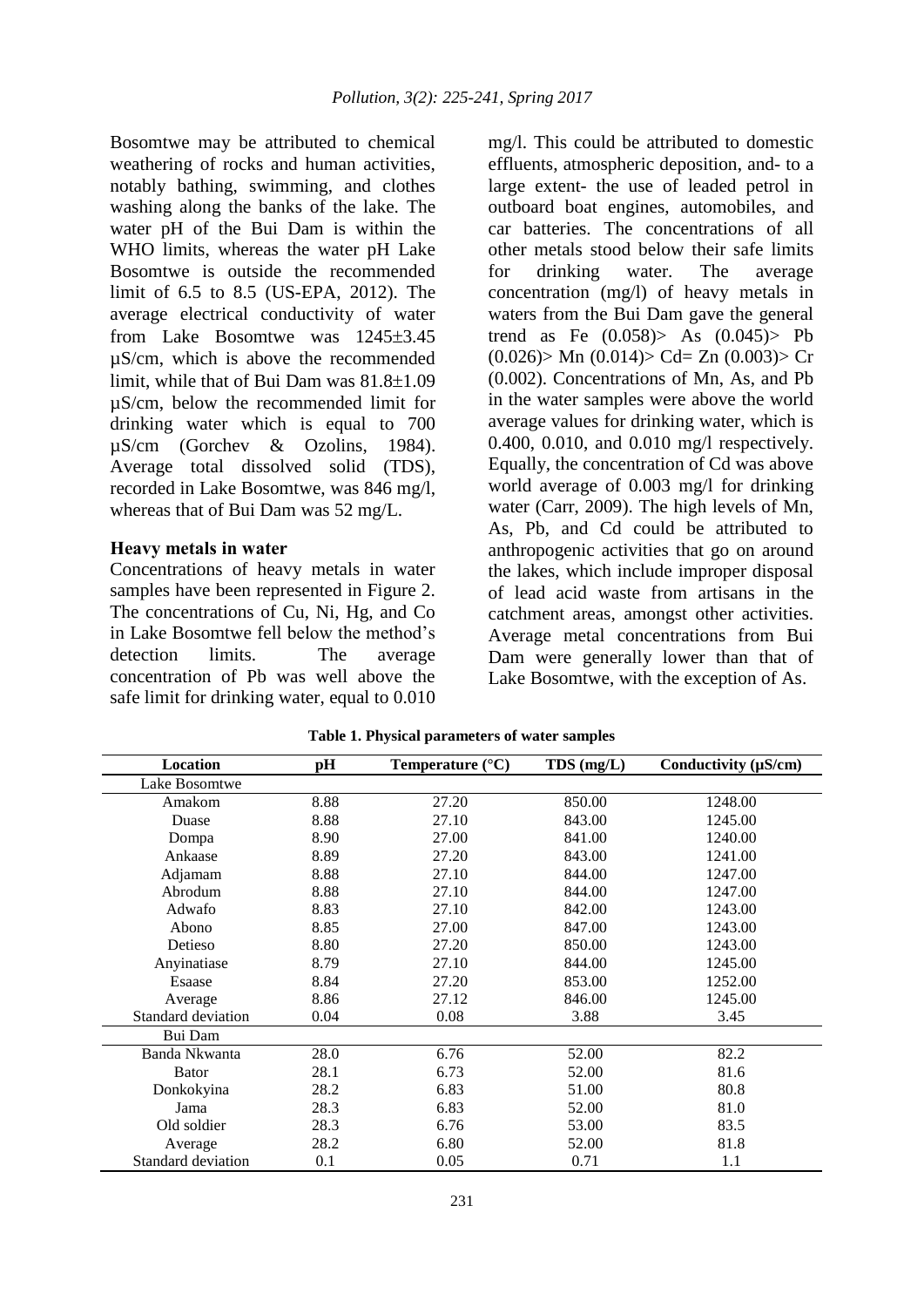



**Fig. 2. Representation of the concentration of heavy metals in (a) sediments from Lake Bosomtwe, (b) fish from Lake Bosomtwe, (c) water from Lake Bosomtwe, (d) sediment from Bui dam, (e) fish from Bui dam and (f) water from Bui dam**

#### **Heavy metals in sediments**

The average metal concentration (mg/kg) for sediment samples from Lake Bosomtwe were in the following order: Fe> Ti> Mn> Zr> V> Zn> Cr> Ni> Sc> Cu> As> Pb> U> Hg> Co (Fig. 2). Metal concentrations in sediment samples were generally higher than the ones, measured in water, indicating that the sediments act as sinks for heavy metals as they can be bound to various compartments in different ways: occluded in amorphous materials; adsorbed on clay surfaces or iron/manganese oxyhydroxides; presenting in lattice of secondary minerals like carbonates, sulfates, or oxides;

complicated with organic matter (OM), or lattice of primary minerals such as silicates. The average metal concentrations for Bui Dam were in the following order: Fe $>$  Ti $>$ Mn>  $C$ d>  $Zr$ >  $V$ >  $C_0$ >  $Zr$   $Cr$ >  $N$ i>  $Cu$ > Sc> Pb> As> U> Mo> Hg. Results from this study were lower than heavy metal concentrations, found in Mwanza lake, Tanzania (Kishe & Machiwa, 2000), and Lake Victoria, one of the African Great Lakes (Ogoyi et al., 2011).

#### **Heavy metals in fish**

The general trend of heavy metals concentration in fish from Lake Bosomtwe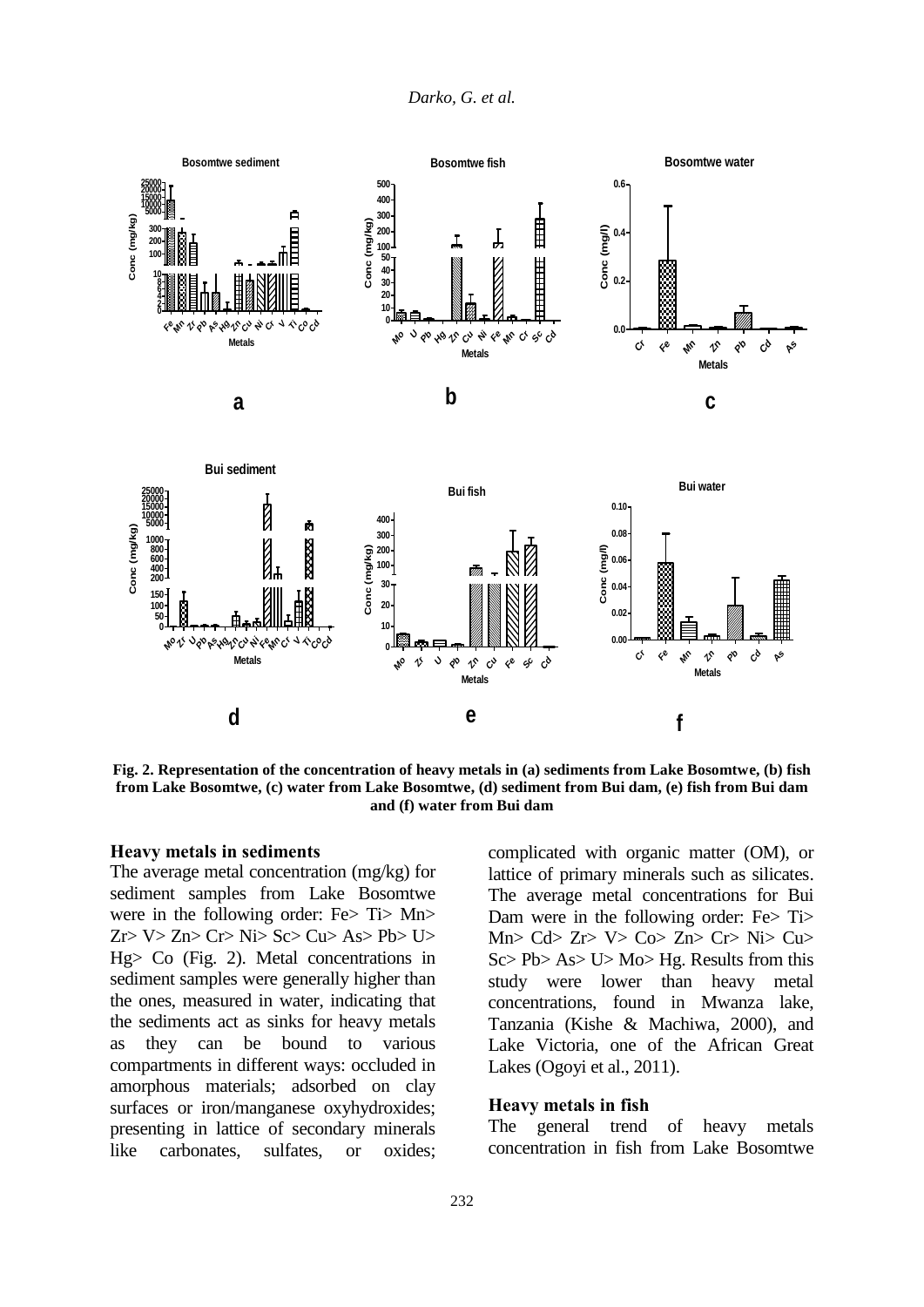was in the following order: Sc> Fe> Zn>  $Cu$  Mo V> Mn Ni Pb Cr Cd Hg (0.03 mg/kg), whereas that of Bui dam was in the order; Sc> Fe> Zn> Cu> Mo> Zr> U> Pb> Cd> Hg (0.001 mg/kg). The metal concentrations in fish samples were generally within international limits, reported by Akan et al. (2012), except for Pb, Zn, Fe, and Cu which were above the limits.

#### **Biota sediment accumulation**

Biota sediment accumulation factor, the extent to which fish has accumulated heavy metals into their tissues, was also calculated. The factors ranged from 50.875 (Cd) to 0.010 (Fe) in Lake Bosomtwe and from 11.709 (Mo) to 0.012 (Fe) in Bui Dam, indicative of which metals were stored biologically in the fish tissues and how much of it was stored, as compared to the concentration of the metals in the sediments. The metals which have been bioaccumulated in the fish tissues for Lake Bosomtwe (Cd, U, Zn, Cu, Pb and Ni) and for Bui Dam (Mo, Cu, Zn, Cd and Pb) depend, to a large extent, on their essentiality to the fish or solubility in the water.

#### **Sediment pollution analyses**

Table 2 gives geo-accumulation indices for the reservoirs. Samples from Lake Bosomtwe and Bui Dam were unpolluted (Igeo<0), with respect to all analysed metals with the exception of As (unpolluted to moderately polluted), Pb (moderately polluted), Mn (strongly polluted), and Fe (extremely polluted). Table 3 shows the contamination factor that determines the degree of pollution and the way sediments are deteriorating. Lake Bosomtwe recorded a low level of contamination with respect to Mn, Pb, As, Zn, Cu, Ni, Cr, V, and Co; moderate contamination with respect to Ti, Zr, and Hg; and a high contamination level for Fe. The Bui Dam sediments had a low level of contamination (CF<1) for all metals except for Fe which recorded an average value of 3553.96 (highly contaminated) as well as Zn and Cr that showed moderate contamination, while pollution load index estimated on sediment samples from the 2 reservoirs was less than 1, indicating that they were unpolluted for all the studied metals.

| <b>LAKE BOSOMTWE</b> | Fe    | Mn   | Pb   | As   | Zn      | Cu      | Ni      | $_{\rm Cr}$ | Zr      | V       | Ti      | Co      | Hg   |
|----------------------|-------|------|------|------|---------|---------|---------|-------------|---------|---------|---------|---------|------|
| Duase                | 9.10  | 3.19 | 1.67 | 0.00 | $-3.62$ | 0.00    | 0.00    | 0.00        | 0.00    | 0.00    | 0.00    | $-4.30$ | 0.00 |
| Amakom               | 9.67  | 3.27 | 1.71 | 0.00 | $-3.40$ | 0.00    | 0.00    | 0.00        | 0.00    | 0.00    | 0.00    | $-5.16$ | 0.00 |
| Essase               | 9.17  | 3.20 | 1.68 | 0.00 | $-3.31$ | 0.00    | 0.00    | 0.00        | 0.00    | 0.00    | 0.00    | $-7.97$ | 0.00 |
| Dompa                | 9.51  | 3.25 | 0.00 | 0.00 | $-3.96$ | 0.00    | 0.00    | 0.00        | 0.00    | 0.00    | 0.00    | $-5.80$ | 0.00 |
| Adjamam              | 9.06  | 3.18 | 1.67 | 0.00 | 0.00    | 0.00    | 0.00    | 0.00        | 0.00    | 0.00    | 0.00    | $-4.74$ | 0.00 |
| Anvinatiase          | 12.11 | 3.60 | 1.85 | 0.89 | $-0.22$ | 0.00    | 0.43    | $-3.55$     | $-1.00$ | $-0.07$ | $-0.20$ | 0.00    | 0.00 |
| Ankaase              | 11.94 | 3.58 | 1.84 | 0.88 | $-0.87$ | $-2.62$ | 0.17    | $-2.32$     | $-0.88$ | 0.02    | $-0.36$ | $-5.42$ | 0.00 |
| Detieso              | 11.03 | 3.46 | 1.79 | 0.84 | $-0.93$ | $-3.15$ | $-1.11$ | $-3.65$     | $-0.65$ | $-0.56$ | $-0.13$ | 0.00    | 0.00 |
| Adwafo               | 11.19 | 3.48 | 1.80 | 0.85 | $-0.22$ | $-3.36$ | 0.00    | $-3.38$     | $-0.69$ | $-0.83$ | $-0.87$ | 0.00    | 0.00 |
| Abrodum              | 11.38 | 3.51 | 1.81 | 0.86 | $-0.74$ | $-2.53$ | $-0.51$ | $-3.63$     | $-0.65$ | $-0.57$ | $-0.44$ | 0.00    | 0.00 |
| Abono                | 10.69 | 3.42 | 1.77 | 0.83 | $-1.21$ | 0.00    | 0.00    | 0.00        | 0.00    | 0.00    | 0.00    | 0.00    | 0.00 |
| Average              | 10.44 | 3.38 | 1.60 | 0.47 | $-1.68$ | $-1.06$ | $-0.09$ | $-1.50$     | $-0.35$ | $-0.18$ | $-0.18$ | $-3.04$ | 0.00 |
| Standard deviation   | 1.17  | 0.16 | 0.53 | 0.45 | 1.55    | 1.49    | 0.40    | 1.76        | 0.42    | 0.31    | 0.28    | 3.05    | 0.00 |
| <b>BUI DAM</b>       |       |      |      |      |         |         |         |             |         |         |         |         |      |
| Banda Nkwanta        | 11.91 | 3.57 | 1.84 | 0.88 | 0.12    | 0.00    | 0.00    | $-2.31$     | 0.00    | 0.00    | 0.00    | 0.00    | 0.00 |
| Bator                | 11.30 | 3.50 | 1.81 | 0.85 | $-0.38$ | 0.00    | $-0.44$ | $-4.00$     | 0.00    | 0.00    | 0.00    | 0.00    | 0.00 |
| Donkokyina           | 10.88 | 3.44 | 1.78 | 0.84 | $-1.22$ | 0.00    | $-1.05$ | $-5.03$     | 0.00    | 0.00    | 0.00    | 0.00    | 0.00 |
| Jama                 | 10.60 | 3.41 | 1.77 | 0.82 | $-1.60$ | 0.00    | $-1.15$ | 0.00        | 0.00    | 0.00    | 0.00    | 0.00    | 0.00 |
| Old soldier          | 11.00 | 3.46 | 1.79 | 0.84 | $-0.44$ | 0.00    | 0.00    | $-3.47$     | 0.00    | 0.00    | 0.00    | 0.00    | 0.00 |
| Average              | 11.14 | 3.48 | 1.80 | 0.85 | $-0.70$ | 0.00    | $-0.53$ | $-2.96$     | 0.00    | 0.00    | 0.00    | 0.00    | 0.00 |
| Standard deviation   | 0.50  | 0.06 | 0.03 | 0.02 | 0.69    | 0.00    | 0.55    | 1.92        | 0.00    | 0.00    | 0.00    | 0.00    | 0.00 |

**Table 2. Index of geo-accumulation of sediment samples**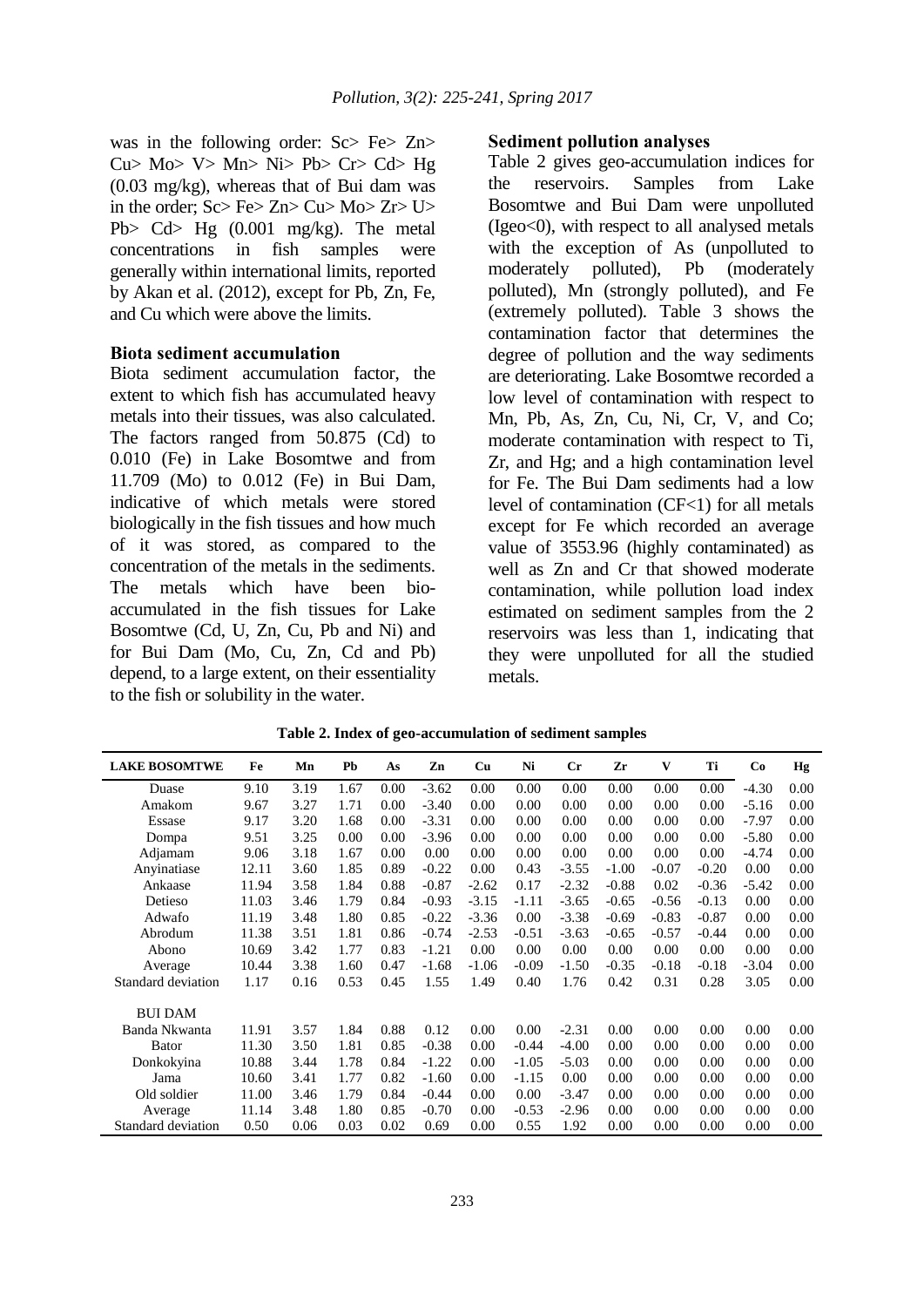| <b>LAKE BOSOMTWE</b> | Fe      | Mn   | Pb   | As   | Zn   | Cu   | Ni   | Cr   | Zr   | V    | Ti   | Co   | Hg    | PLI  |
|----------------------|---------|------|------|------|------|------|------|------|------|------|------|------|-------|------|
| Duase                | 821.74  | 0.13 | 0.02 | 0.00 | 0.12 | 0.00 | 0.00 | 0.00 | 1.35 | 0.49 | 0.84 | 0.08 | 0.00  | 0.00 |
| Amakom               | 1224.03 | 0.10 | 0.02 | 0.00 | 0.14 | 0.00 | 0.00 | 0.00 | 1.44 | 0.56 | 0.77 | 0.04 | 0.00  | 0.00 |
| Essase               | 863.30  | 0.06 | 0.02 | 0.00 | 0.15 | 0.00 | 0.00 | 0.00 | 1.32 | 0.54 | 0.65 | 0.01 | 0.00  | 0.00 |
| Dompa                | 1090.43 | 0.10 | 0.00 | 0.00 | 0.10 | 0.00 | 0.00 | 0.00 | 1.65 | 0.60 | 0.77 | 0.03 | 0.00  | 0.00 |
| Adjamam              | 798.99  | 0.09 | 0.03 | 0.00 | 0.00 | 0.00 | 0.00 | 0.00 | 2.03 | 0.55 | 0.91 | 0.06 | 0.00  | 0.00 |
| Anyinatiase          | 6643.84 | 1.49 | 0.06 | 1.09 | 1.29 | 0.35 | 2.02 | 0.13 | 0.75 | 1.43 | 1.30 | 0.00 | 0.00  | 0.00 |
| Ankaase              | 5873.49 | 0.57 | 0.06 | 0.45 | 0.82 | 0.24 | 1.68 | 0.30 | 0.82 | 1.52 | 1.17 | 0.04 | 29.35 | 0.95 |
| Detieso              | 3130.03 | 0.24 | 0.06 | 0.28 | 0.79 | 0.17 | 0.70 | 0.12 | 0.95 | 1.02 | 1.37 | 0.00 | 0.00  | 0.00 |
| Adwafo               | 3499.83 | 0.26 | 0.07 | 0.38 | 1.29 | 0.15 | 0.00 | 0.14 | 0.93 | 0.85 | 0.82 | 0.00 | 0.00  | 0.00 |
| Abrodum              | 4000.99 | 0.32 | 0.06 | 0.54 | 0.90 | 0.26 | 1.05 | 0.12 | 0.96 | 1.01 | 1.11 | 0.00 | 0.00  | 0.00 |
| Abono                | 2478.90 | 0.14 | 0.05 | 0.18 | 0.65 | 0.00 | 0.00 | 0.00 | 0.41 | 0.88 | 1.05 | 0.00 | 0.00  | 0.00 |
| Average              | 2765.96 | 0.32 | 0.04 | 0.27 | 0.57 | 0.11 | 0.50 | 0.07 | 1.15 | 0.86 | 0.98 | 0.02 | 2.67  | 0.09 |
| Standard deviation   | 2083.93 | 0.42 | 0.02 | 0.34 | 0.49 | 0.13 | 0.76 | 0.10 | 0.46 | 0.36 | 0.24 | 0.03 | 8.85  | 0.29 |
| <b>BUI DAM</b>       |         |      |      |      |      |      |      |      |      |      |      |      |       |      |
| Banda nkwanta        | 5753.24 | 0.61 | 0.07 | 0.76 | 1.64 | 0.41 | 1.50 | 0.30 | 0.89 | 1.58 | 1.33 | 0.00 | 0.00  | 0.00 |
| <b>Bator</b>         | 3783.15 | 0.32 | 0.04 | 0.33 | 1.15 | 0.00 | 1.10 | 0.09 | 0.42 | 0.85 | 0.85 | 0.00 | 0.00  | 0.00 |
| Donkokyina           | 2836.55 | 0.33 | 0.05 | 0.28 | 0.65 | 0.00 | 0.72 | 0.05 | 0.53 | 0.89 | 1.46 | 0.00 | 0.00  | 0.00 |
| Jama                 | 2329.94 | 0.14 | 0.04 | 0.19 | 0.50 | 0.00 | 0.68 | 0.00 | 0.89 | 0.55 | 0.58 | 0.00 | 0.00  | 0.00 |
| Old soldier          | 3066.94 | 0.29 | 0.07 | 0.18 | 1.10 | 0.15 | 0.00 | 0.14 | 1.06 | 0.68 | 0.51 | 0.00 | 0.00  | 0.00 |
| Average              | 3553.96 | 0.34 | 0.05 | 0.35 | 1.01 | 0.11 | 0.80 | 0.12 | 0.76 | 0.91 | 0.95 | 0.00 | 0.00  | 0.00 |
| Standard deviation   | 1335.99 | 0.17 | 0.01 | 0.24 | 0.45 | 0.18 | 0.56 | 0.12 | 0.27 | 0.40 | 0.43 | 0.00 | 0.00  | 0.00 |

**Table 3. Contamination factors and pollution load indices for sediment samples**

#### **Statistical analysis of metals in sediments**

In order to establish the sources of heavy metals in the sediment samples from the two reservoirs, Pearson's correlation analysis was performed among all variables (Cr, Cu, Co, Fe, Pb, Mn, Zn, Cd, As, Ti, Zr, V, Sc, U, Hg, and Ni), closely associated with each other. There were high and statistically-significant positive correlations between these metals, indicating that the contaminants in the sediments have a similar source that originates from anthropogenic activities (P<0.01). Similar results have been reported previously for soils in Tirana (Albania) (Gjoka et al., 2011) and for agricultural soils in Beijing, China (Lu et al., 2012). Nonetheless, a single correlation analysis may not be sufficient for source identification of heavy metals and it should be combined with other analytical procedures. For this reason, a principal component analysis was used to study the metal pollution and identify their sources (Dragovic et al., 2008; Franco-Uría et al., 2009). Varimax rotation was used to obtain a maximum sum of variance of the factor

coefficients, which better explained the possible groups or sources that influence the sediment samples. Components loadings have been classified by Liu et al. (2003) as "strong", "moderate", and "weak", corresponding to absolute loading values of >0.75, 0.75–0.50, and 0.50–0.30, respectively.

Based on eigenvalues (eigenvalue  $>1$ ), four principal components (PC1, PC2, PC3, and PC4) were obtained for the studied metals which were cumulatively explained as 53.684%, 69.753%, 80.418%, and 86.864 % of the total variance, respectively. The various components in the two reservoirs are shown in Figures 3 and 4. The high positive loading on most metals in the reservoirs may be attributed to anthropogenic impacts on the sediment. The data reveal that these potentially hazardous elements would have been deposited on the sediments from effluents, discharged from industries and homes as well as other activities that go on around the reservoirs.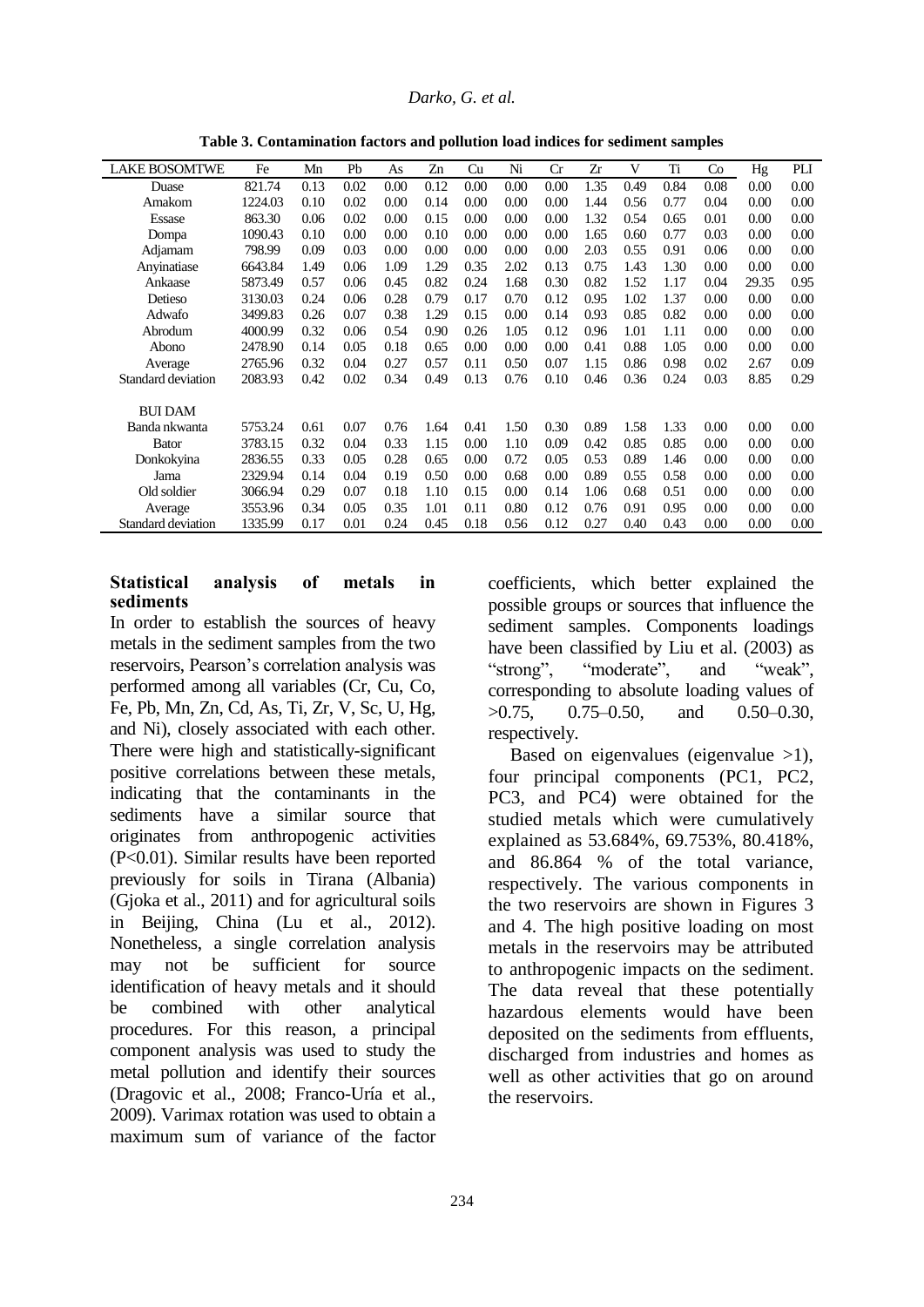

**Component Plot in Rotated Space** 





**Component Plot in Rotated Space** 

**Fig. 4. Component analysis for Bui dam**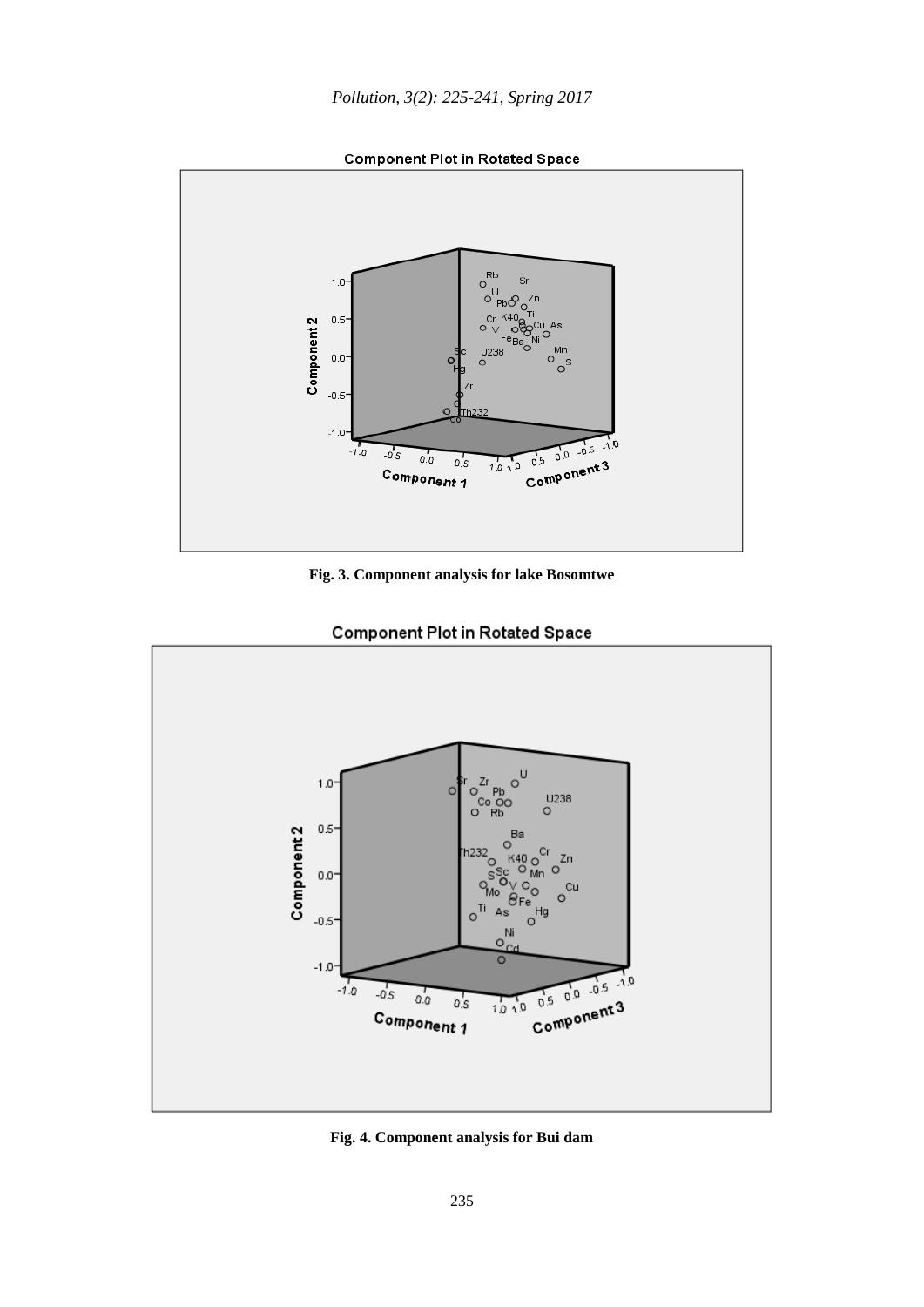#### **Radionuclide activity determinations**

Figure 5 illustrates the activity concentrations of naturally-occurring radionuclides  $(^{238}U$ .  $232$ Th, and  $40$ K), determined in the sediment samples from the reservoirs. In Lake Bosomtwe, activity<br>concentration of  $^{238}$ U ranged from concentration of  $^{238}$ U ranged from  $5.27\pm0.43$  Bq/kg in Abono to  $10.40\pm0.58$ Bq/kg in Detieso and the average activity of  $^{238}$ U in Lake Bosomtwe was  $7.90\pm1.61$ Bq/kg. On the other hand, activity of  $^{232}$ Th ranged from  $5.38\pm0.75$  Bq/kg in Abrodum to  $13.80 \pm 1.87$  Bq/kg also in Duase, recording an average value of  $7.83\pm2.34$ Bq/kg. The activity concentration of  ${}^{40}$ K ranged from  $109\pm2.69$  Bq/kg in Amakom to 205±4.71 Bq/kg in Adjamam with an average value of  $169.73\pm31.81$  Bq/kg. The activity concentration of  ${}^{40}$ K was higher than that of  $^{238}$ U and  $^{232}$ Th, combined in all the sediment samples from Lake Bosomtwe. The bedrock that contained hard crystalline minerals, consisting of aluminium silicates of potassium (Faanu et al., 2014), is likely to be the source of high activity concentrations of  ${}^{40}$ K, measured.

The activity concentration of  $^{238}$ U in sediments from Bui Dam ranged between 6.31 $\pm$ 0.49 Bq/kg in Jama and 8.97 $\pm$ 0.55 Bq/kg in Old soldier, with the mean  $^{238}$ U activity in Bui being  $7.56\pm1.05$  Bq/kg. The recorded activity concentration of <sup>232</sup>Th ranged from  $6.12\pm0.85$  Bq/kg in Jama to 9.89 $\pm$ 1.35 Bq/kg in Donkokyina with a mean value of  $8.11 \pm 1.45$  Bq/kg, whereas the <sup>40</sup>K activity ranged from  $35.1 \pm 1.39$ Bq/kg in Banda Nkwanta to  $62.0 \pm 1.87$ Bq/kg in Bator, with a mean value of  $49.0 \pm 10.19$  Bq/kg.

The average activity concentration of the three radionuclides in the sediments from both reservoirs were found to be lower than world average values (UNSCEAR, 2000) and those reported in similar environments for soils and sediments (Adukpo et al., 2014b; Agbalagba et al., 2013; Darko et al., 2015). However, the activities registered in these reservoirs were higher than those, reported for Assiut zone in Egypt (Uosif et al., 2013).



**Fig. 5.** Average activity concentrations of natural occurring radionuclides in  $(^{238}\text{U},\,^{232}\text{Th},$  and  $^{40}\text{K})$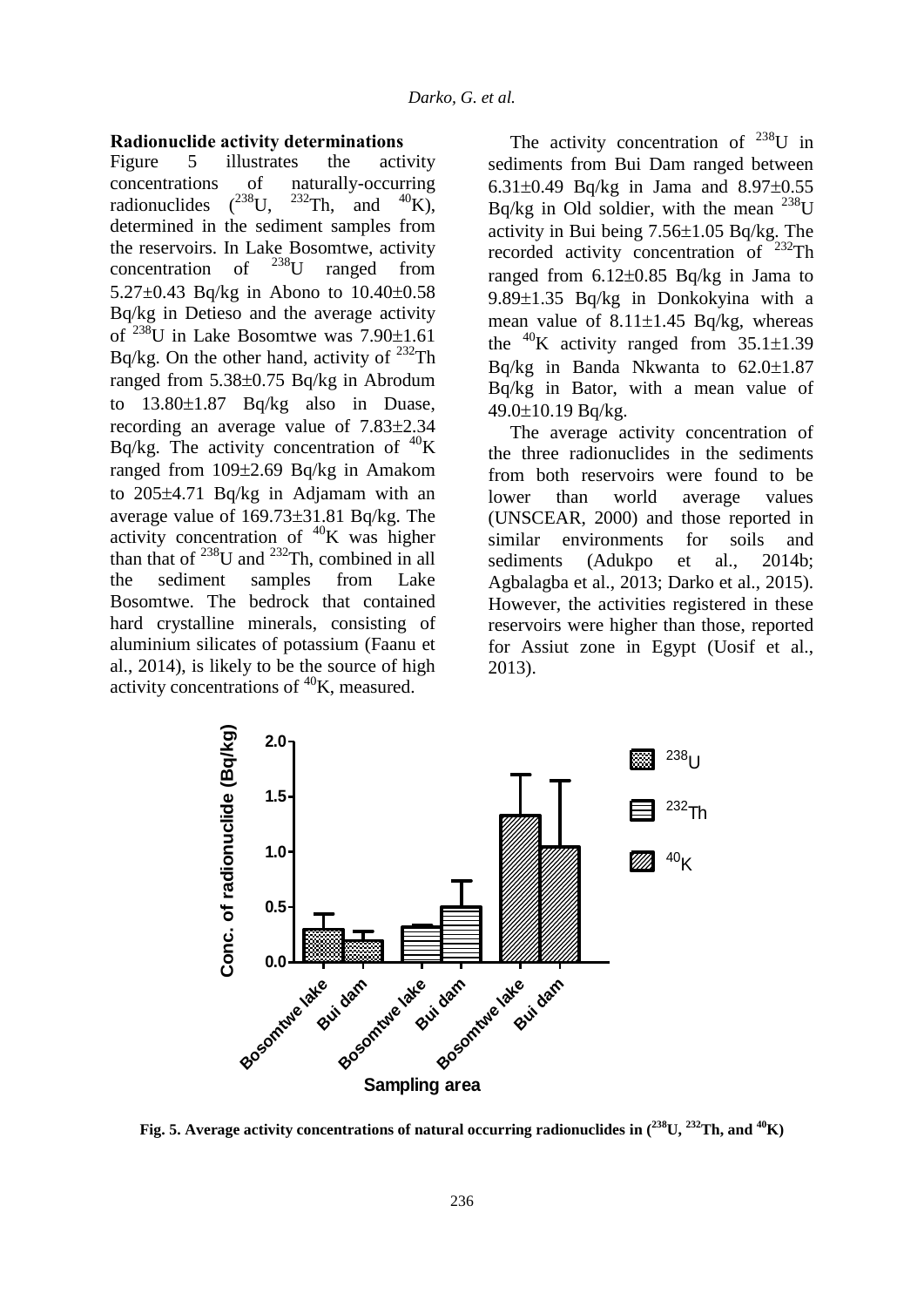The average absorbed dose rate in Lake Bosomtwe was found to be  $15.45\pm2.00$ nGy/h and  $10.44\pm4.10$  nGy/h for Bui Dam, both being lower than the acceptable international value of 59.00 nGy/h in sediments (UNSCEAR, 2000). The absorbed dose rate and annual effective dose, calculated, were also lower than those reported earlier for Lake Bosomtwe in Ghana (Darko et al., 2011) and the one reported in Egypt (Fahmi et al., 2010). The percentage contribution of the radionuclides to the absorbed dose rate were 46%, 30%,<br>and 24% for  $^{40}$ K,  $^{232}$ Th and  $^{238}$ U, and  $24\%$  for  $^{232}$ Th and  $^{238}$ U, respectively. In Bui Dam, however, <sup>232</sup>Th was the highest contributor (47%) followed by  $^{238}$ U (33%) and  $^{40}$ K (20%). The differences between the 2 reservoirs may be due to the different mineralogical and geochemical compositions of the soils and rocks that outcrop in both study areas.

Activity concentration of  $238$ U in water from Lake Bosomtwe was from  $0.20 \pm 0.07$  $Bq/L$  in Essase to 0.98 $\pm$ 0.24 Bq/L in Abono. For <sup>232</sup>Th, it ranged from  $0.03\pm0.08$  Bq/L in Adwafo to  $0.82\pm0.13$  Bq/L in Dompa, whereas that of  ${}^{40}$ K was from 0.02+0.67 Bq/L in Adjamam to  $3.32\pm0.77$  Bq/L in Abrodum. On the other hand, water samples from Bui Dam showed an activity concentration of  $^{238}$ U within the range of  $0.13\pm0.08$  Bq/L in Banda Nkwanta to 0.42 $\pm$ 0.01 Bq/L in Jama, while <sup>232</sup>Th activity ranged from  $0.07\pm0.14$  Bq/L in Donkokyina to  $0.82\pm0.14$  Bq/L in Bator and <sup>40</sup>K activity was confined between  $0.78\pm0.73$  Bq/L in Old soldier and  $2.42\pm0.75$  Bq/L in Jama. These results were found to be lower than the ones from other sites, affected by gold mining in Ghana, like the Pra River (Adukpo et al., 2015) and the Chirano mine (Faanu et al., 2014). The values, measured in this study, were also lower than those registered in waters from the oil communities in Nigeria affected by mining and oil prospecting (Agbalagba et al., 2013), and in some floodplains' lakes of Nigeria,

frequently polluted by oil and gas exploration activities (Agbalagba & Onoja 2011) as well as some lakes in Turkey (Akyil et al., 2009). However, the radionuclides' activities in waters from both reservoirs were higher than the activity concentration in drinking water from boreholes in Kumasi (Darko et al., 2014a) and food producing communities in the Tano district of Brong Ahafo (Darko et al., 2015).

The activities of the radionuclides in the reservoirs are within the WHO guidelines and world average values for drinking water: i.e. 10 Bq/l for  $^{238}$ U and 1 Bq/l for  $232$ Th. The annual effective dose due to drinking water from Lake Bosomtwe was from  $15.2$  to  $23.0$   $\mu Sv$  with an average value of  $18.9\pm2.5$  uSv, while that of Bui Dam varied from  $10.6$  to  $14.1$   $\mu$ Sv with an average value of  $12.8 \pm 5.0$  uSv, which are within the International Commission for Radiological Protection safe limit, amounting to  $100 \mu Sv/year$  (ICRP, 2007). The committed effective dose due to drinking water from lake Bosomtwe had an average of  $46.5\pm26.9$   $\mu$ Sv/year and that of Bui dam was  $127.10\pm56.68$   $\mu$ Sv/year.

# **Hazard assessment in sediment samples**

Hazard indices, associated with the activities of the naturally-occurring radionuclides, are summarised in Table 4. The average radium equivalent activity in the reservoirs was 32.17±4.37 Bq/kg for Lake Bosomtwe and 22.93±2.46 Bq/kg for Bui Dam. Radium equivalent activity correlates the external gamma dose from the terrestrial radionuclides as well as the internal dose due to radon and its decay products such as  $^{210}Pb$ and  $^{210}$ Po. The maximum value of Ra<sub>eq</sub>, in construction materials must be less than 370 Bq/kg (OECD/NEA, 1979) for the material to be considered safe. The calculated external hazard index in sediment samples ranged from 0.07 (Abono) to 0.11 (Duase) for Lake Bosomtwe and from 0.05 to 0.07 for Bui Dam. Similarly, the internal hazard index for Lake Bosomtwe and Bui Dam were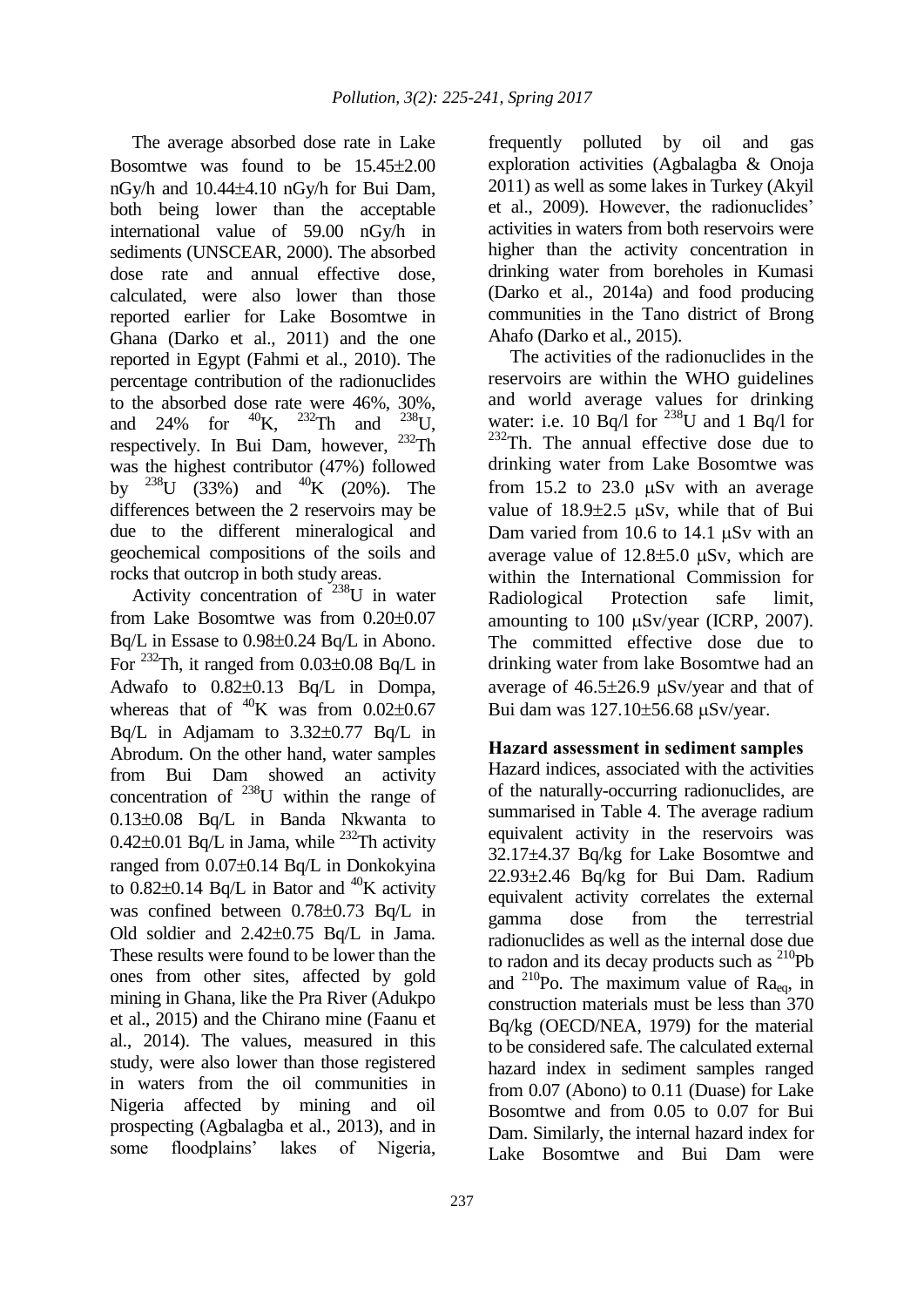$0.11\pm0.02$  and  $0.08\pm0.01$ , respectively. The external and internal hazard indices must be less than one in order to keep the radiation hazard insignificant (Agyarko et al., 2014). All sediment samples had their Radium equivalent, external hazard indices, and internal hazard indices within the recommended limits, implying that the material could be used for building purposes, without posing any health hazard to the population.

Also the annual effective dose was 1.89 x  $10^{-11}$  mSv for sediment and 7.72 x  $10^{-5}$ mSv for water from Lake Bosomtwe, while those of Bui Dam were  $1.28 \times 10^{-11}$  and  $1.27 \times 10^{-4}$  mSv respectively. This implies that the water and sediments from Lake Bosomtwe and Bui Dam do not pose radiological hazard to their users.

### **Conclusion**

The exposure of inhabitants to radioactivity and heavy metals (Cr, Cu, Co, Fe, Pb, Mn, Zn, Cd, As, Ti, Zr, V, Sc, U, Hg, and Ni) through the ingestion of water and fish in some reservoirs of Ghana (i.e. Lake Bosomtwe and Bui Dam) has been analyzed in this work. The mean concentrations of Cr, Cu, Co, Fe, Zn, Mn, Pb, Cd, As, Ti, Zr, V, U, Ni, and Hg in the water, sediment, and fish were generally below the world average (WHO, FAO, US-FDA and CEQG) and maximum permissible limits.

**Table 4. Absorbed dose rate, annual effective dose, Raeq, Hex, and Hin in sediment, and Hex, Hin and commited effective dose for water samples**

| Location              | <b>Absorbed</b><br>dose rate<br>(nGy/h) | <b>Annual</b><br>effective<br>dose<br>$(\mu Sv)$ | Radium<br>equivalent<br>activity<br>(Bq/kg) | <b>External</b><br>hazard<br>index for<br>sediments | <b>Internal</b><br>hazard<br><b>Index for</b><br>sediments | <b>External</b><br>hazard<br>index<br>for<br>water | <b>Internal</b><br>hazard<br><b>Index for</b><br>water | <b>Committed</b><br>effective<br>dose for<br>water<br>$(\mu Sv / year)$ |
|-----------------------|-----------------------------------------|--------------------------------------------------|---------------------------------------------|-----------------------------------------------------|------------------------------------------------------------|----------------------------------------------------|--------------------------------------------------------|-------------------------------------------------------------------------|
| <b>Bosomtwe</b>       |                                         |                                                  |                                             |                                                     |                                                            |                                                    |                                                        |                                                                         |
| Essase                | 17.24                                   | 21.14                                            | 35.61                                       | 0.10                                                | 0.12<br>0.001<br>0.002                                     |                                                    | 46.5                                                   |                                                                         |
| Abrodum               | 12.92                                   | 15.84                                            | 26.48                                       | 0.07                                                | 0.09                                                       | 0.003                                              | 0.004                                                  | 57.9                                                                    |
| Amakom                | 12.41                                   | 15.22                                            | 26.36                                       | 0.07                                                | 0.09                                                       | 0.004                                              | 0.005                                                  | 122.0                                                                   |
| Duase                 | 18.74                                   | 22.98                                            | 40.34                                       | 0.11                                                | 0.13                                                       | 0.002                                              | 0.003                                                  | 48.6                                                                    |
| Adjamam               | 17.05                                   | 20.91                                            | 35.24                                       | 0.10                                                | 0.12                                                       | 0.001                                              | 0.003                                                  | 26.9                                                                    |
| Adwafo                | 15.61                                   | 19.14                                            | 32.14                                       | 0.09                                                | 0.11                                                       | 0.001                                              | 0.002                                                  | 20.5                                                                    |
| Detieso               | 17.24                                   | 21.14                                            | 35.61                                       | 0.10                                                | 0.12                                                       | 0.002                                              | 0.003                                                  | 47.5                                                                    |
| Anyinatiase           | 15.61                                   | 19.12                                            | 32.14                                       | 0.09                                                | 0.11                                                       | 0.004                                              | 0.006                                                  | 155.0                                                                   |
| Dompa                 | 14.78                                   | 18.12                                            | 30.80                                       | 0.08                                                | 0.10                                                       | 0.005                                              | 0.006                                                  | 156.0                                                                   |
| Ankaase               | 14.89                                   | 18.26                                            | 31.74                                       | 0.09                                                | 0.11                                                       | 0.002                                              | 0.002                                                  | 33.8                                                                    |
| Abono                 | 13.48                                   | 16.53                                            | 27.38                                       | 0.07                                                | 0.09                                                       | 0.005                                              | 0.008                                                  | 134.0                                                                   |
| Average               | 15.45                                   | 18.95                                            | 32.17                                       | 0.09                                                | 0.11                                                       | 0.003                                              | 0.004                                                  | 46.5                                                                    |
| Standard<br>deviation | 2.00                                    | 2.50                                             | 4.37                                        | 0.01                                                | 0.02                                                       | 0.001                                              | 0.002                                                  | 57.9                                                                    |
| Bui Dam               |                                         |                                                  |                                             |                                                     |                                                            |                                                    |                                                        |                                                                         |
| Banda<br>Nkwanta      | 10.61                                   | 13.02                                            | 23.59                                       | 0.06                                                | 0.09                                                       | 0.004                                              | 0.004                                                  | 146.00                                                                  |
| <b>Bator</b>          | 10.39                                   | 12.74                                            | 22.56                                       | 0.06                                                | 0.08                                                       | 0.005                                              | 0.006                                                  | 156.00                                                                  |
| Donkokyina            | 11.04                                   | 13.53                                            | 24.52                                       | 0.07                                                | 0.09                                                       | 0.001                                              | 0.002                                                  | 26.50                                                                   |
| Jama                  | 8.68                                    | 10.64                                            | 18.88                                       | 0.05                                                | 0.07                                                       | 0.005                                              | 0.006                                                  | 162.00                                                                  |
| Old soldier           | 11.47                                   | 14.07                                            | 25.12                                       | 0.07                                                | 0.09                                                       | 0.004                                              | 0.004                                                  | 145.00                                                                  |
| Average               | 10.44                                   | 12.80                                            | 22.93                                       | 0.06                                                | 0.08                                                       | 0.004                                              | 0.004                                                  | 127.10                                                                  |
| Standard<br>deviation | 4.10                                    | 5.00                                             | 2.46                                        | 0.01                                                | 0.01                                                       | 0.001                                              | 0.002                                                  | 56.68                                                                   |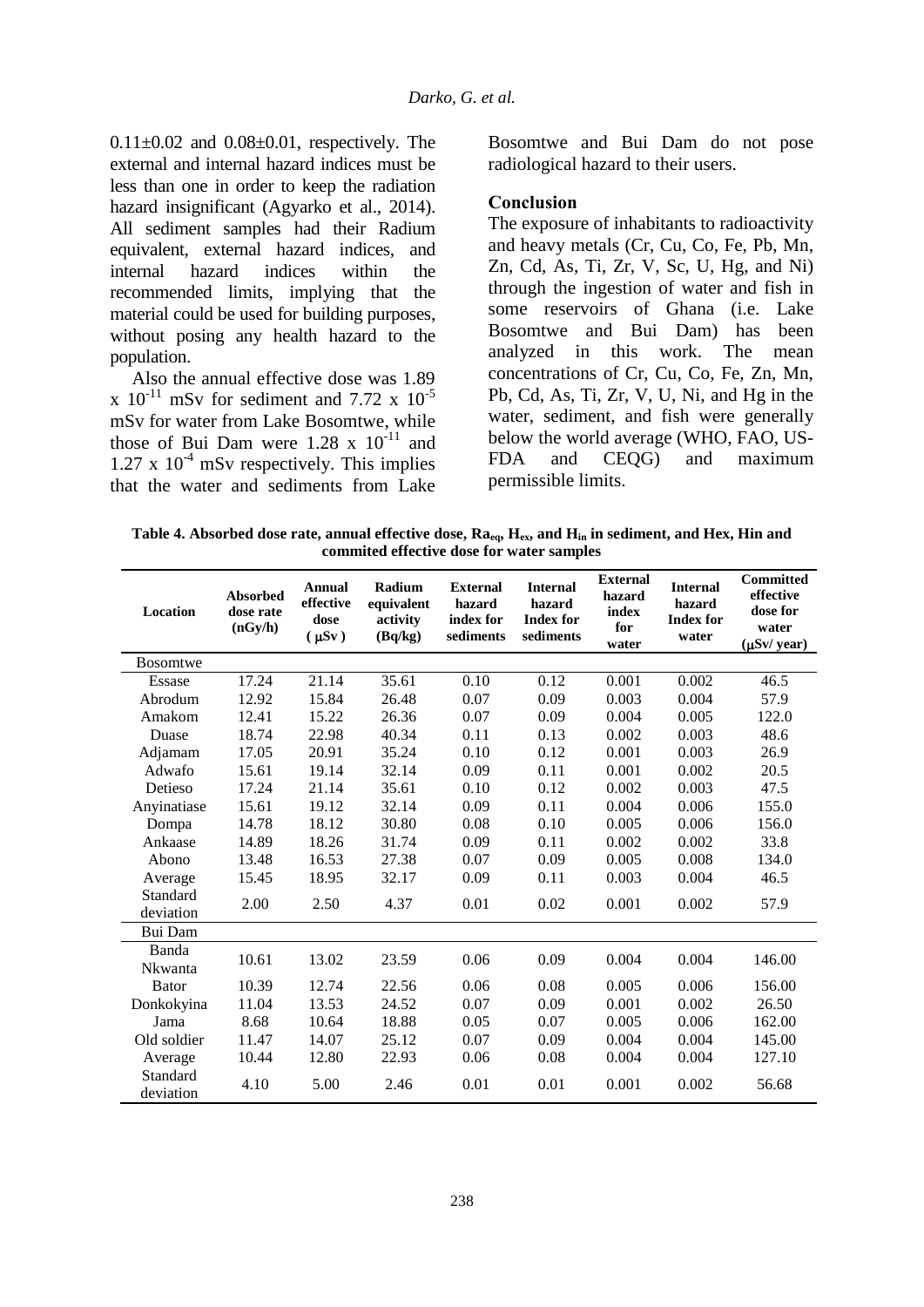Hazard indices determined for sediments suggest that they are unpolluted with heavy metals, and the biota sediment accumulation factor determined for fish samples were indicative of bioaccumulation of metals by fish. Thus, the relatively low hazard indices recorded suggest that the population is not at any imminent health risk, due to heavy metals. Activity concentrations of <sup>238</sup>U.  $^{232}$ Th, and  $^{40}$ K in the reservoirs' samples were below the WHO and ICRP limits, thus posing no radiological health risks to people who have access to the reservoirs.

It can be concluded that Lake Bosomtwe and Bui Dam pose no health risks to the public for water and fish ingestion, as well as the use of sediments for building purposes. The results obtained in this work are a first approach, and we hope it to be useful for further studies in other parts of Ghana to assess the doses of radioactivity and heavy metal concentrations, which would help formulating local regulations for permissible radioactivity levels.

#### **References**

Adu, S., Darko, E.O., Awudu, A.R., Adukpo, O.K., Obeng, M., Otoo, F. and Faanu, A. (2011). Preliminary Study of Natural Radioactivity in the Lake Bosumtwi Basin. Environ. Earth Sci. 3, 463-468.

Adukpo, O.K., Faanu, A., Lawluvi, H., Darko, E.O., Kansaana, C., Kpeglo, D.O. and Awudu, A.R. (2015). Distribution and assessment of radionuclides in sediments, soil and water from the lower basin of river Pra in the Central and Western Regions of Ghana. J. Radioanal. Nucl. Chem. 303, 1679-1685. doi:10.1007/s10967-014-3637-5.

Adukpo, O.K., Faanu, A., Lawluvi, H., Darko, E.O., Kansaana, C., Kpeglo, D.O. and Awudu, A.R. (2014a). Distribution and assessment of radionuclides in sediments, soil and water from the lower basin of river Pra in the Central and Western Regions of Ghana. Radioanal. Nucl. Chem. 302. doi:10.1007/s10967-014-3637-5.

Adukpo, O.K., Faanu, A., Lawluvi, H., Tettey-Larbi, L., Emi-Reynolds, G., Darko, E.O., Kansaana, C., Kpeglo, D.O., Awudu, A.R., Glover, E.T., Amoah, P.A., Efa, A.O., Agyemang, L.A., Agyeman, B.K., Kpordzro, R. and Doe, A.I. (2014b). Distribution and assessment of radionuclides in sediments, soil and water from the lower basin of river Pra in the Central and Western Regions of Ghana. J. Radioanal. Nucl. Chem. 303, 1679–1685. doi:10.1007/s10967-014-3637-5.

Agbalagba, E., Avwiri, G. and Chadumoren, Y. (2013). Gross α and β Activity Concentration and Estimation of Adults and Infants Dose intake in Surface and Ground Water of Ten Oil Fields Environment in Western Niger Delta of Nigeria. J. Appl. Sci. Environ. Manag. 17, 267-277. doi:10.4314/jasem.v17i2.10.

Agbalagba, E.O. and Onoja, R.A. (2011). Evaluation of natural radioactivity in soil, sediment and water samples of Niger Delta (Biseni) flood plain lakes, Nigeria. J. Environ. Radioact. 102, 667- 71. doi:10.1016/j.jenvrad.2011.03.002.

Agyarko, K., Dartey, E., Kuffour, R. and Sarkodie, P. (2014). Assessment of trace elements levels in sediment and water in some artisanal and small-scale mining (ASM) localities in Ghana. Curr. World Environ. J. 9, 7-16. doi:10.12944/CWE.9.1.02.

Akan, J.C., Mohmoud, S., Yikala, B.S. and Ogugbuaja, V.O. (2012). Bioaccumulation of some heavy metals in fish samples from River Benue in Vinikilang, Adamawa State, Nigeria. Am. J. Anal. Chem. 3, 727-736. doi:10.4236/ajac.2012.311097.

Akoto, O., Darko, G., Nkansah, M.A. (2011). Chemical Composition of Rainwater over a Mining Area in Ghana. Int. J. Enviromental Res. 5, 847-854.

Akoto, O., Bruce, T.N. and Darko, G. (2008). Heavy metals pollution profiles in streams serving the Owabi reservoir. African J. Environ. Sci. Technol. 2, 354-359.

Akyil, S., Aytas, S., Turkozu, D.A., Aslani, M.A.A., Yusan, S. (Doyurum) and Eral, M. (2009). Radioactivity levels in surface water of lakes around Izmir/Turkey. Radiat. Meas. 44, 390-395. doi:10.1016/j.radmeas.2009.04.013.

Asante, F., Agbeko, E., Addae, G. and Quainoo, A.K. (2011). Bioaccumulation of heavy metals in water, sediments and tissues of some selected fishes from the Red Volta, Nangodi in the Upper East Region of Ghana. Br. J. Appl. Sci. Technol. 4, 594-603.

Avwiri, G.O., Tchokossa, P. and Mokobia, C.E. (2007). Natural radionuclides in borehole water in Port Harcourt, Rivers State, Nigeria. Radiat. Prot. Dosimetry 123, 509-514. doi:10.1093/rpd/ncl526.

Banu, Z., Chowdhury, S.A., Hossain, M.D. and Nakagami, K. (2013). Contamination and ecological risk assessment of heavy metal in the sediment of Turag River, Bangladesh: An index analysis approach. J. Water Resour. Prot. 5, 239- 248. doi:10.4236/jwarp.2013.52024.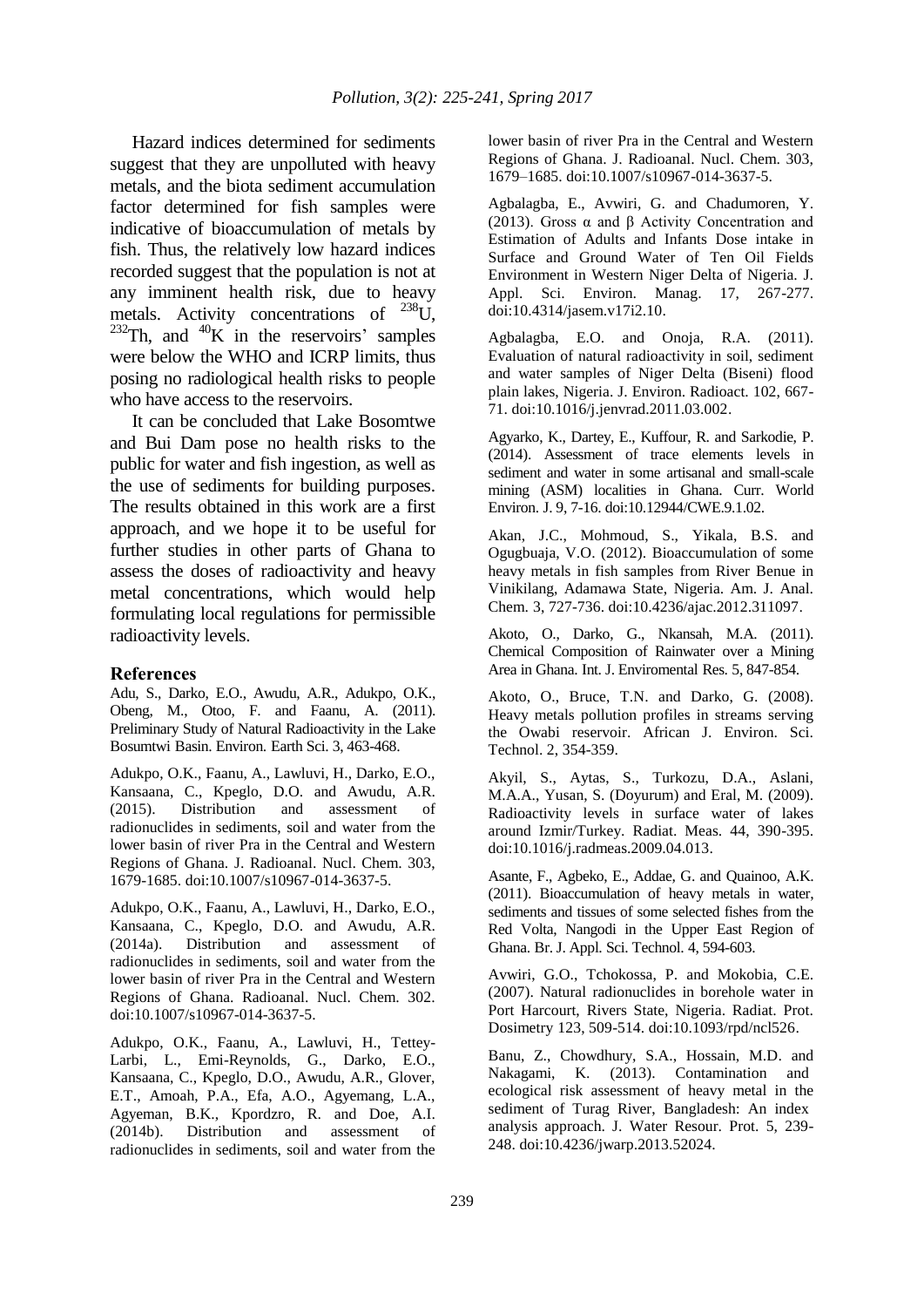Bonotto, D.M., Bueno, T.O., Tessari, B.W. and Silva, A. (2009). The natural radioactivity in water by gross alpha and beta measurements. Radiat. Meas. 44, 92- 101. doi:10.1016/j.radmeas.2008.10.015.

Boszke, L., Sobczyński, T., Głosińska, G., Kowalski, A. and Siepak, J. (2004). Distribution of mercury and other heavy metals in bottom sediments of the middle Odra River (Germany/Poland). Polish J. Environ. Stud. 13, 495- 502. doi:10.1023/B:WATE.0000049171.22781.bd.

Cai, Y. (2000). Speciation and analysis of mercury, arsenic, and selenium by atomic fluorescence spectrometry. TrAC Trends Anal. Chem. 19, 62-66. doi:10.1016/S0165-9936(99)00180-6.

Carr, C.J.R.G.M. (2009). Development and sensitivity analysis of a global drinking water quality index, 73- 90. doi:10.1007/s10661-008-0464-6.

Darko, E.O., Adu, S., Awudu, A.R., Adukpo, O.K., Emi-Reynolds, G., Faanu, A. and Obeng, M.K. (2011). Preliminary study of natural radioactivity in the lake Bosumtwi Basin. Res. J. Environ. Earth Sci. 3, 463-468.

Darko, G., Faanu, A., Akoto, O., Acheampong, A., Goode, E.J. and Gyamfi, O. (2015). Distribution of natural and artificial radioactivity in soils, water and tuber crops. Environ. Monit. Assess. 187, 1-11. doi:10.1007/s10661-015-4580-9.

Darko, G., Faanu, A., Akoto, O., Atta-Agyeman, F., Aikins, M.A., Agyemang, B. and Ibrahim, A. (2014a). Assessment of the activity of radionuclides and radiological impacts of consuming underground water in Kumasi, Ghana. Environ. Earth Sci. 73, 399-404. doi:10.1007/s12665-014-3433-0.

Darko, G., Faanu, A., Akoto, O., Atta-Agyeman, F., Aikins, M.A., Agyemang, B. and Ibrahim, A. (2014b). Assessment of the activity of radionuclides and radiological impacts of consuming underground water in Kumasi, Ghana. Environ. Earth Sci. doi:10.1007/s12665-014-3433-0.

Degerlier, M. and, Karahan, G. (2010). Natural radioactivity in various surface waters in Adana, Turkey. Desalination 261, 126-130. doi:10.1016/j.desal.2010.05.020.

Dragovic, S., Mihailovic, N. and Gajic, B. (2008). Heavy metals in soils: Distribution, relationship with soil characteristics and radionuclides and multivariate assessment of contamination sources. Chemosphere 72, 491-495. doi:10.1016/j.chemosphere.2008.02.063.

El-Mageed, A.I.A., El-Kamel, A.E., Abbady, A.E., Harb, S., Saleh, I.I., Ibrahim, A. and Issa, I. (2011). Natural radioactivity of ground and hot spring water in some areas in Yemen. Desalination 321, 28-31. doi:10.1016/j.desal.2011.11.022.

Faanu, A., Lawluvi, H., Kpeglo, D.O., Darko, E.O., Awudu, A.R. and Adukpo, O.K. (2014). Assessment of natural and anthropogenic radioactivity levels In soils, rocks and water in the vicinity of Chirano Gold Mine in Ghana. Radiat. Prot. Dosimetry 158, 87-99. doi:10.1093/rpd/nct197.

Faanu, A., Kpeglo, D.O., Sackey, M., Darko, E.O., Lawluvi, H., Awudu, R. and Adukpo, O.K. (2013). Natural and artificial radioactivity distribution in soil, rock and water of the Central Ashanti Gold Mine, Ghana. Environ. Earth Sci. doi:10.1007/s12665-013-2244-z.

Faanu, A., Darko, E.O. and Ephraim, J.H. (2006). Determination of natural radioactivity and hazard in soil and rock samples in a mining area in Ghana. West African J. Appl. Ecol. 11, 1-11.

Fahmi, N.M., El-Khatib, A., El-Salam, Y.M.A., Shalaby, M.H., El-Gally, M.M. and Naim, M.A. (2010). Study of the environmental impacts of the natural radioactivity presents in beach sand and Lake Sediment samples Idku, Behara, Egypt, in: Proceedings of the 10th Radiation Physics & Protection Conference. Cairo, Egypt, 27-30.

Franco-Uría, A., López-Mateo, C., Roca, E. and Fernández-Marcos, M.L. (2009). Source identification of heavy metals in pastureland by multivariate analysis in NW Spain. J. Hazard. Mater. 165, 1008–1015. doi:10.1016/j.jhazmat.2008.10.118.

Gjoka, F., Felix-Henningsen, P., Wegener, H.R., Salillari, I. and Beqiraj, A. (2011). Heavy metals in soils from Tirana (Albania). Environ. Monit. Assess. 172, 517-527. doi:10.1007/s10661-010-1351-5

Gorchev, H.G. and Ozolins, G. (1984). WHO guidelines for drinking-water quality. WHO Chron. 38, 104-108. doi:10.1016/S1462-0758(00)00006-6.

IAEA (1996). International Basic Safety standards for Protection against Ionizing radiation and for the Safety of Radiation Sources, Safety series. Vienna, Austria.

ICRP (2007). Recommendations of the International Commission on Radiological Protection, ICRP Publication 103, Annals of the International Commission for Radiological Protection. Pergamon Press, Oxford.

Khayet, M. and Matsuura, T. (2013). Radioactive decontamination of water. Desalination 321, 1–2. doi:10.1016/j.desal.2013.05.004.

Kishe, M.A. and Machiwa, J.F. (2000). Distribution of heavy metals in sediments of Mwanza Gulf of Lake Victoria, Tanzania. Environ. Int. 28, 619-625.

Liang, L.N., Jiang, G.B., Liu, J.F. and Hu, J.T. (2003). Speciation analysis of mercury in seafood